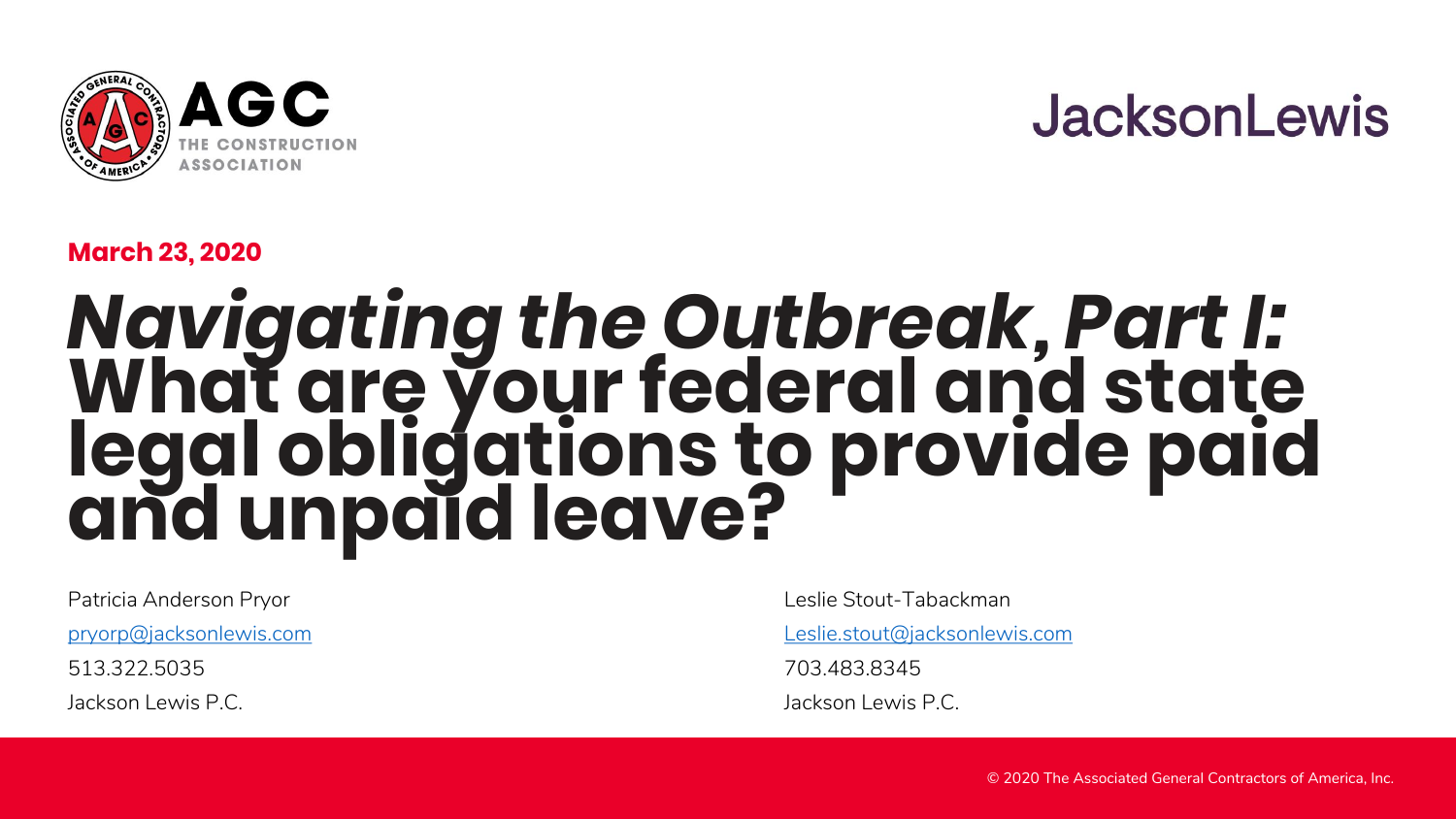## **FMLA (A quick review)**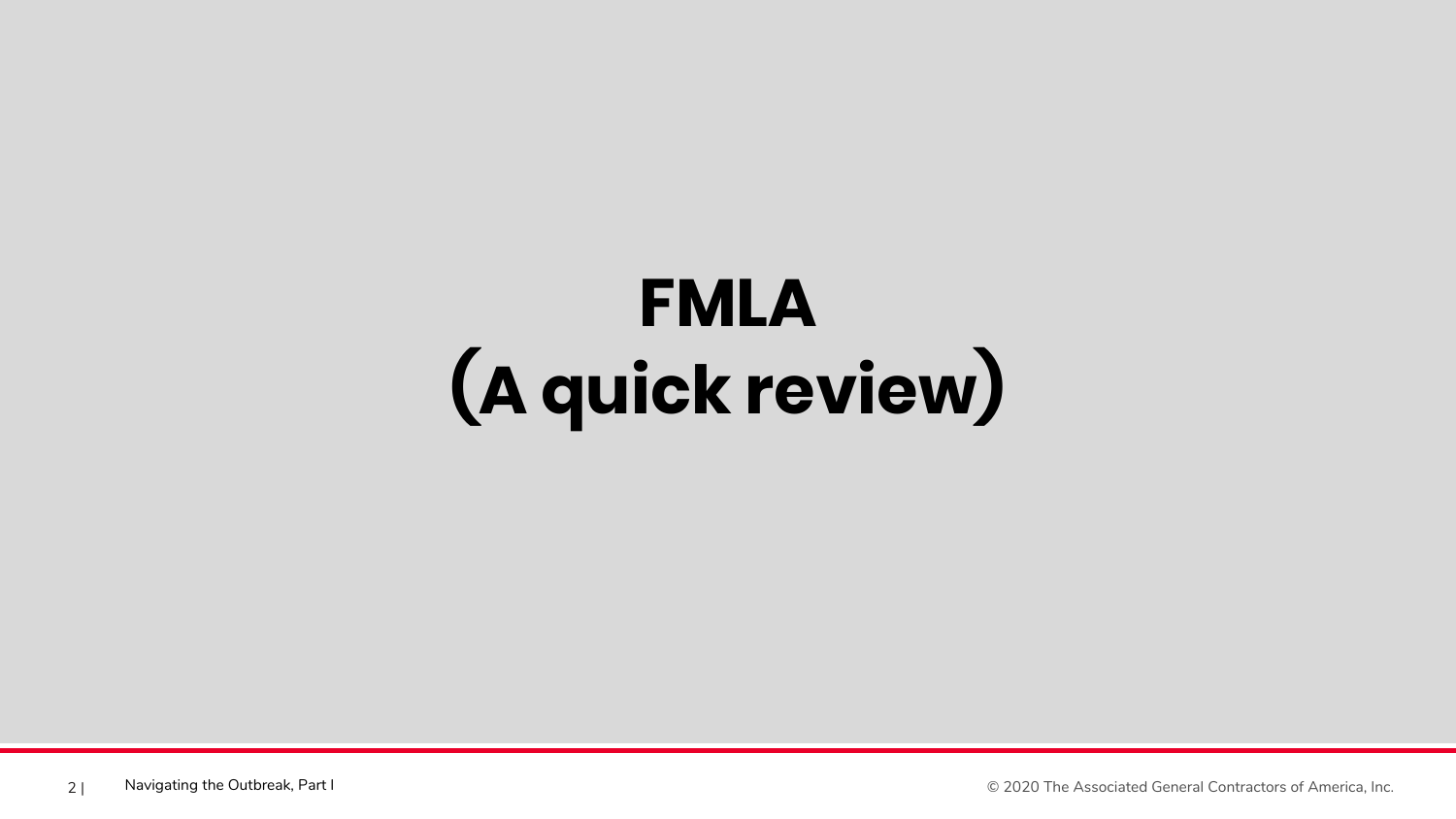### **The Family and Medical Leave Act (FMLA)**





- "Eligible" employees may take 12 weeks of unpaid leave in a 12 month period.
	- 26 weeks to care for an injured service member
- Continuation of health insurance benefits for the employee during the leave period.
- Restoration of the employee to the same or equivalent position upon timely return from the leave.
- Prohibits interference with leave and retaliation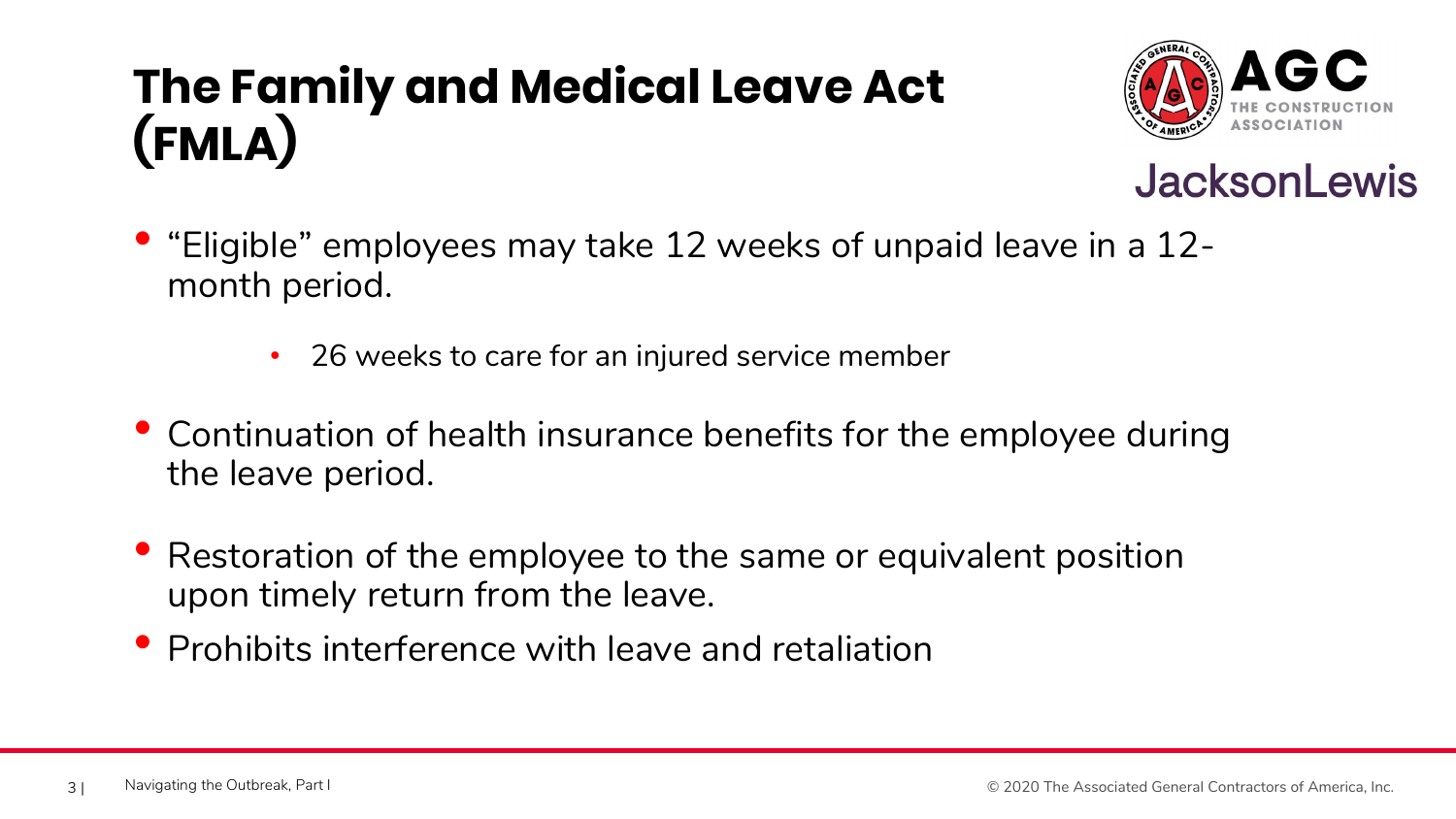# **Is the Employee Eligible?**





- An employee must be employed by a covered employer:
	- For at least 12 months (can include prior service);
	- For at least 1,250 hours in the 12 months immediately preceding the leave;
	- At a worksite having 50 or more employees within 75 miles of that worksite.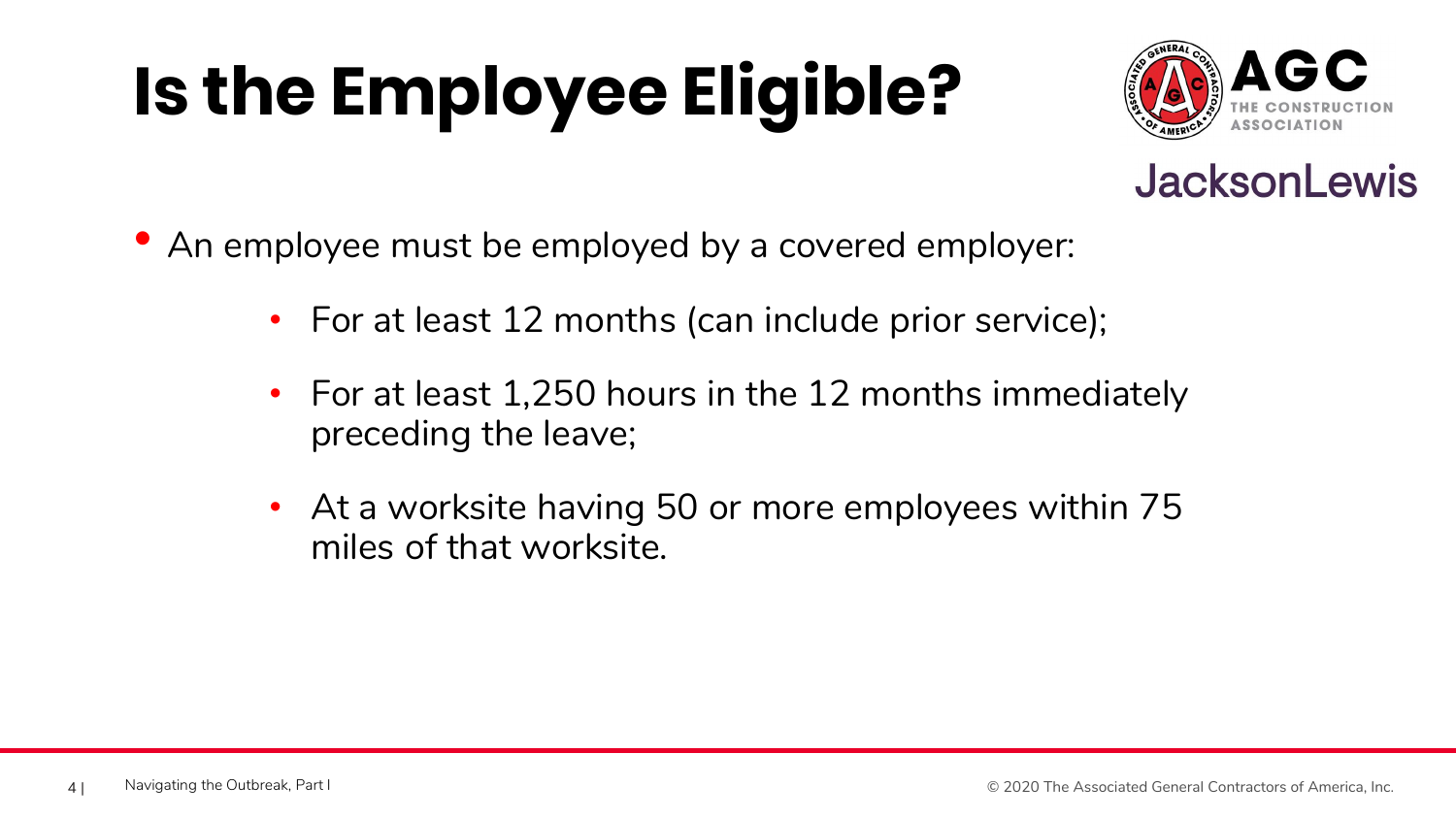## **Reasons for FMLA**





- The birth of a child and in order to care for such child.
- The placement of a child with the employee for adoption or foster care and to care for the newly placed child.
- To care for a spouse, son, daughter, or parent with a serious health condition.
- Employee's own serious health condition which renders the employee unable to perform the functions of his/her job.
- To care for service member with serious illness or injury.
- Certain qualifying exigencies arising from active duty or call to active duty status.

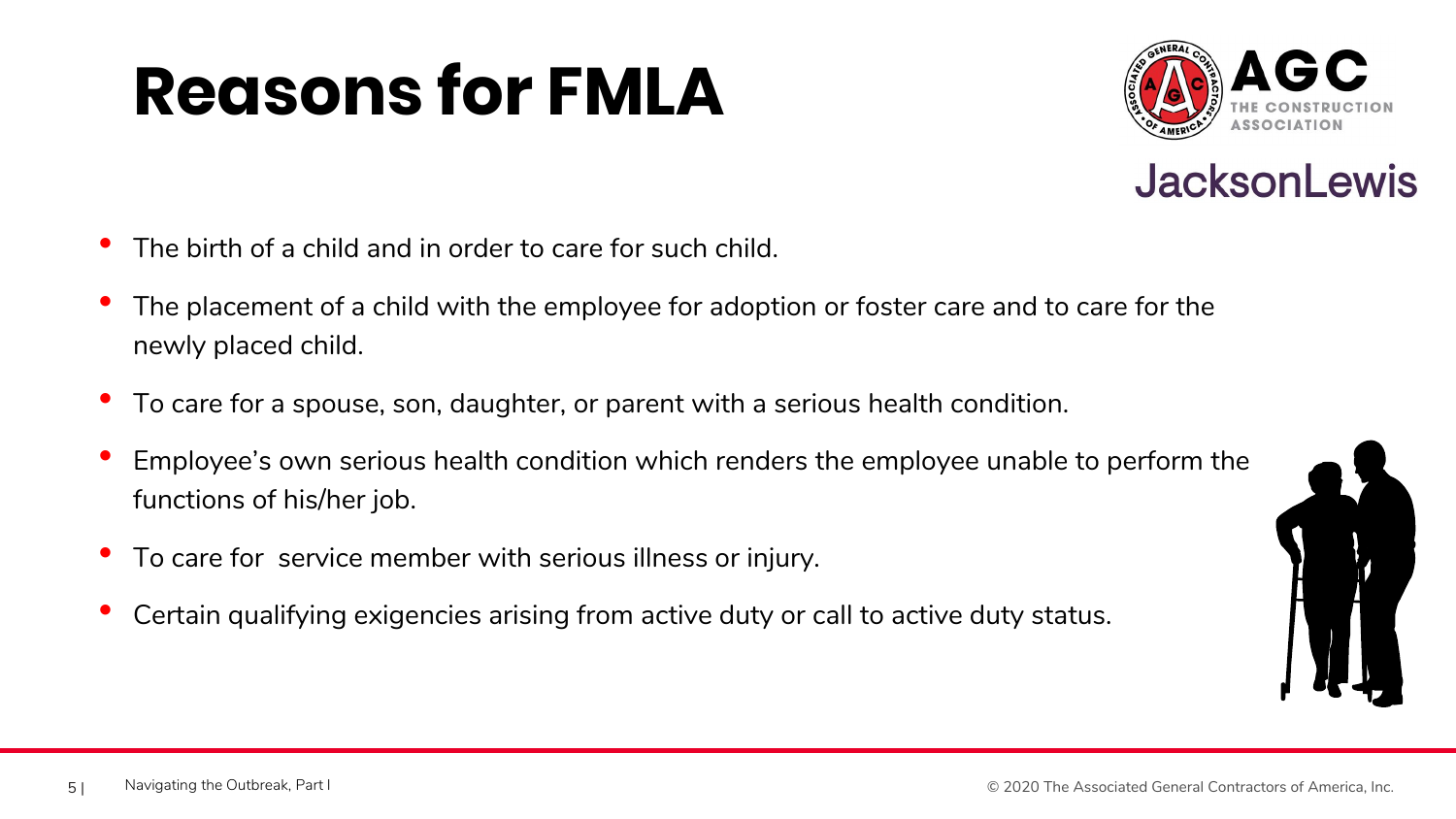## **STATE FMLA**





- Many states have their own FMLA laws
- Variations in terms of:
	- coverage based on size of employer amount of leave reasons for leave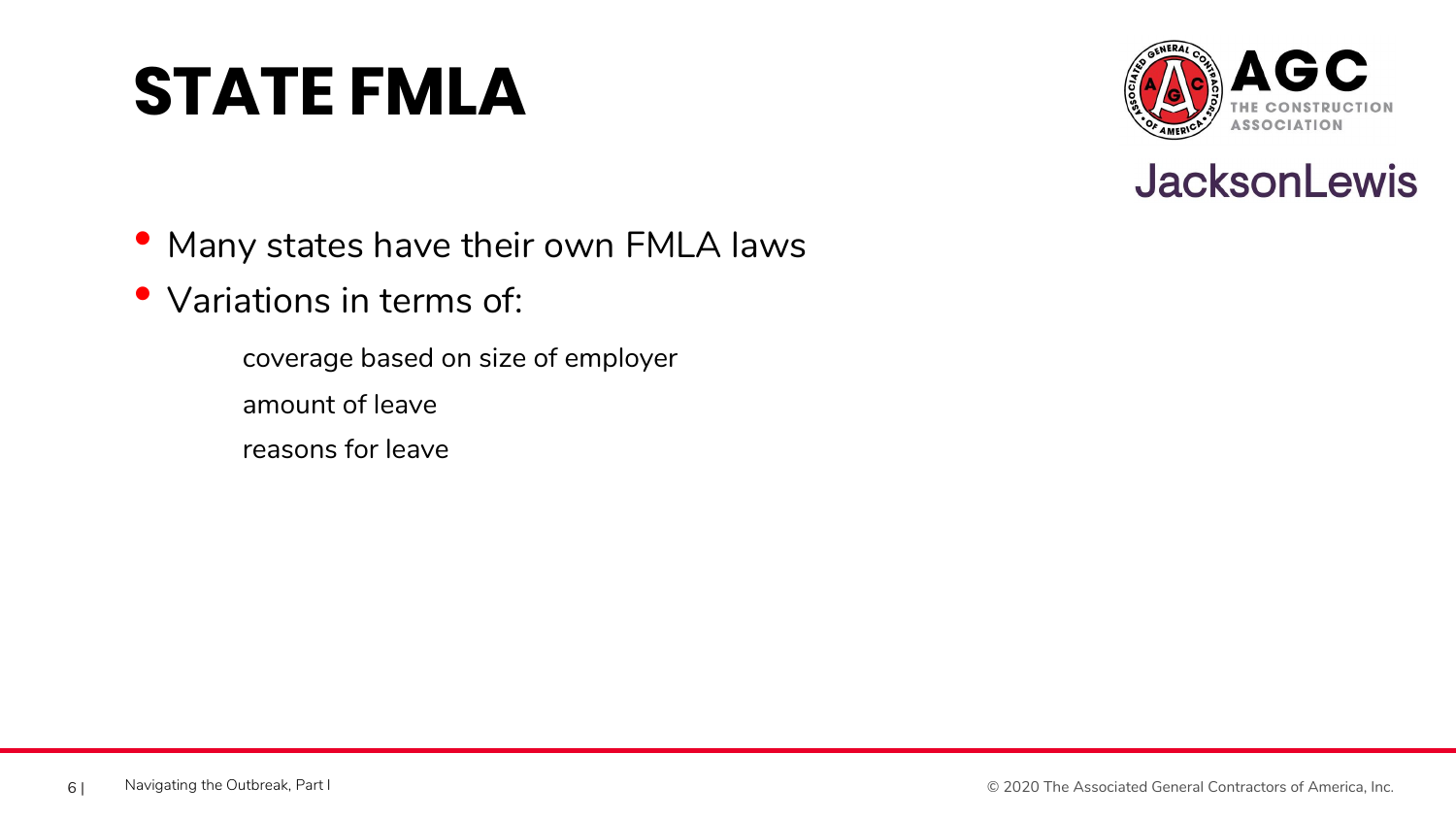### **FAMILIES FIRST CORONAVIRUS RESPONSE ACT:**

#### **Emergency Family and Medical Leave Expansion Act**

#### **And**

### **Emergency Paid Sick leave Act**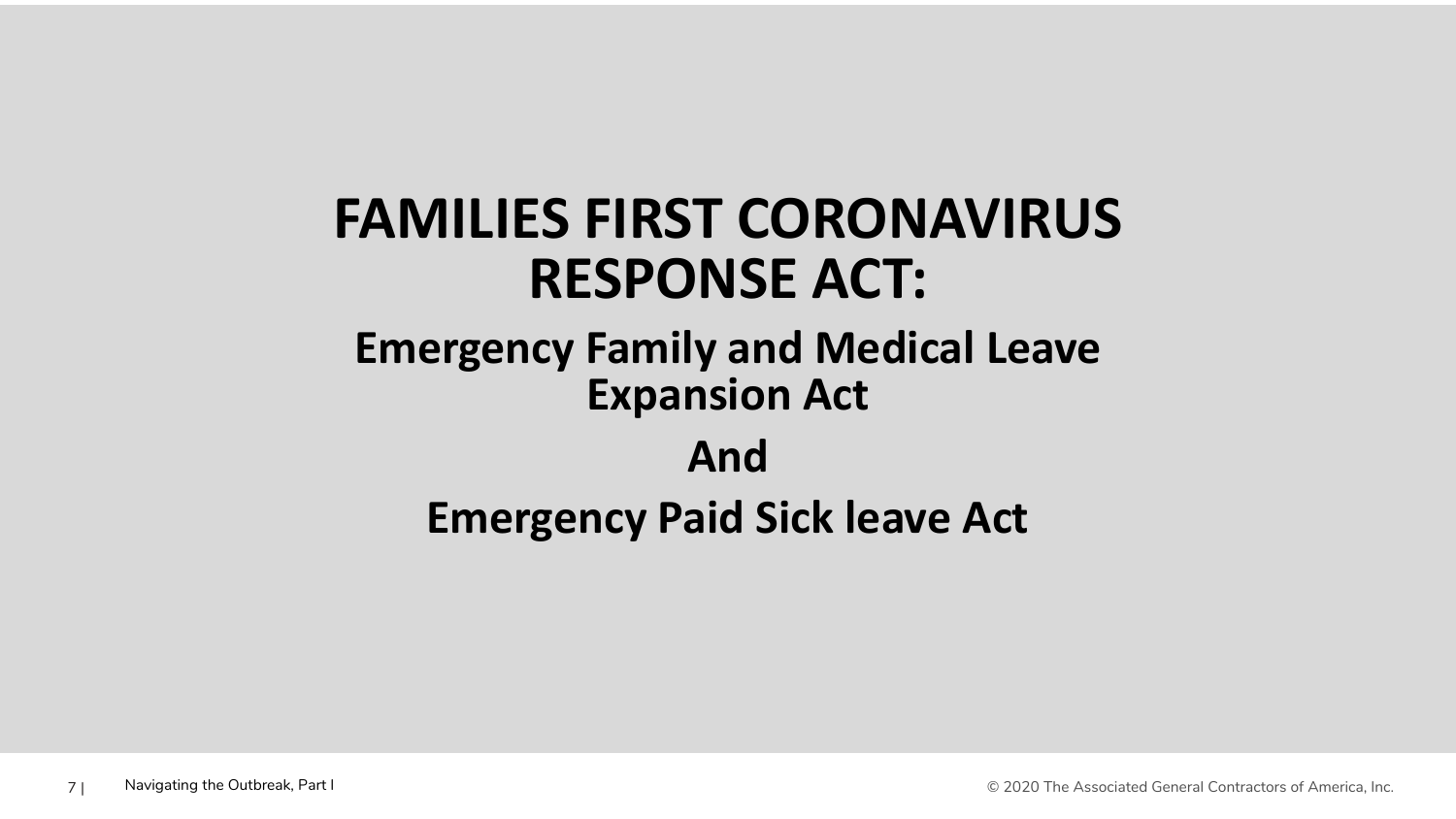## **Covered Employers**



#### **JacksonLewis**

• Private employers with fewer than 500 employees (by company not location) and certain public employers.

• But . . .

- An employer of an employee who is a healthcare provider or an emergency responder may elect to exclude the employee from the application of these two provisions.
- U.S. Department of Labor regulations *may* exempt small businesses with fewer than 50 employees when the provision would jeopardize the viability of the business as a going concern.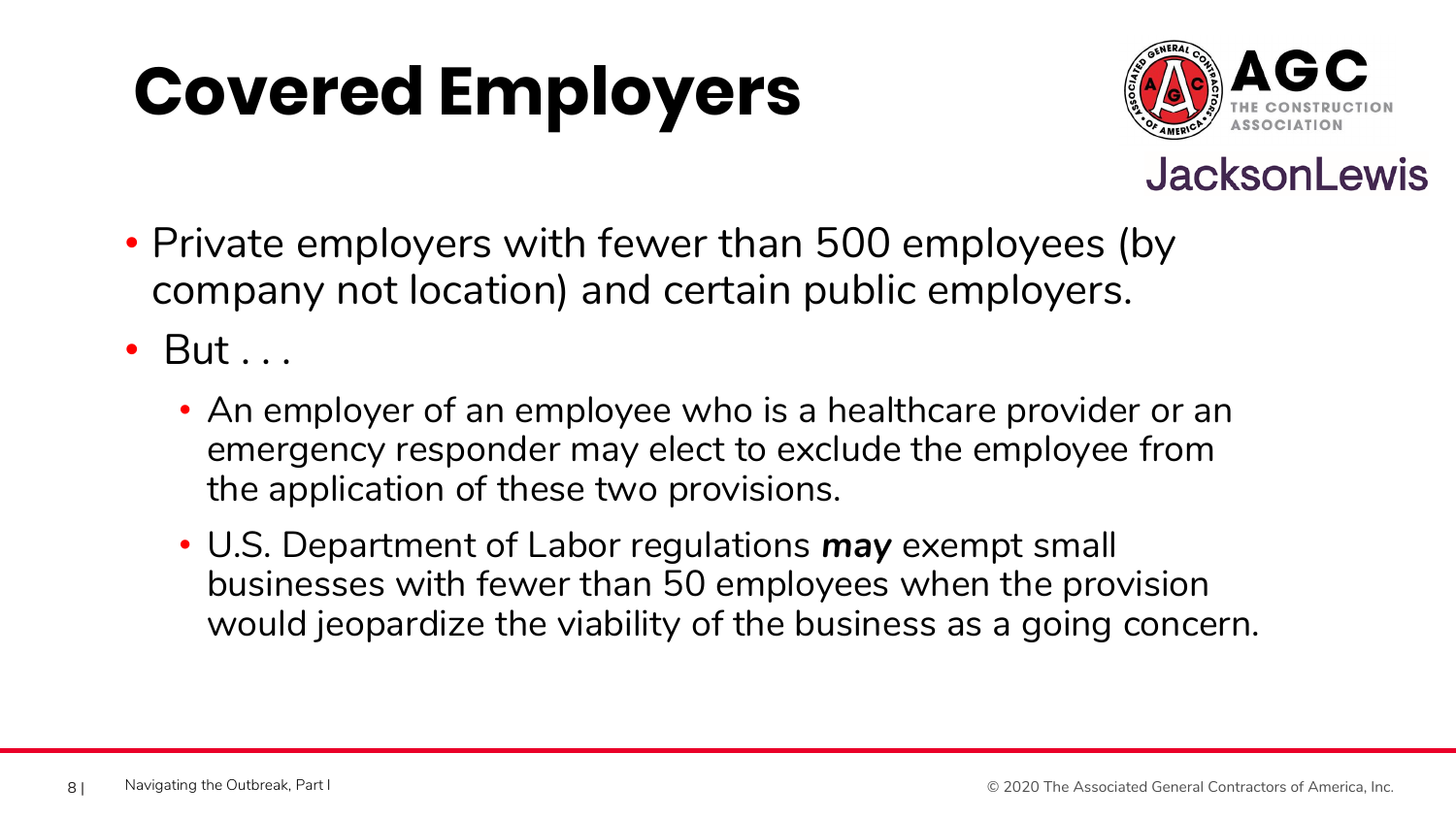### **Effective Period, Regulations and Postings**



- Both the paid FMLA and the Paid Sick Leave provisions go into effect no later than April 2, 2020 and remain in place until the end of 2020.
- The Department of Labor is expected to issue regulations in early April 2020.
- Employers will be required to post a FFCRA notice to be published by the Department of Labor – in a conspicuous place in the workplace.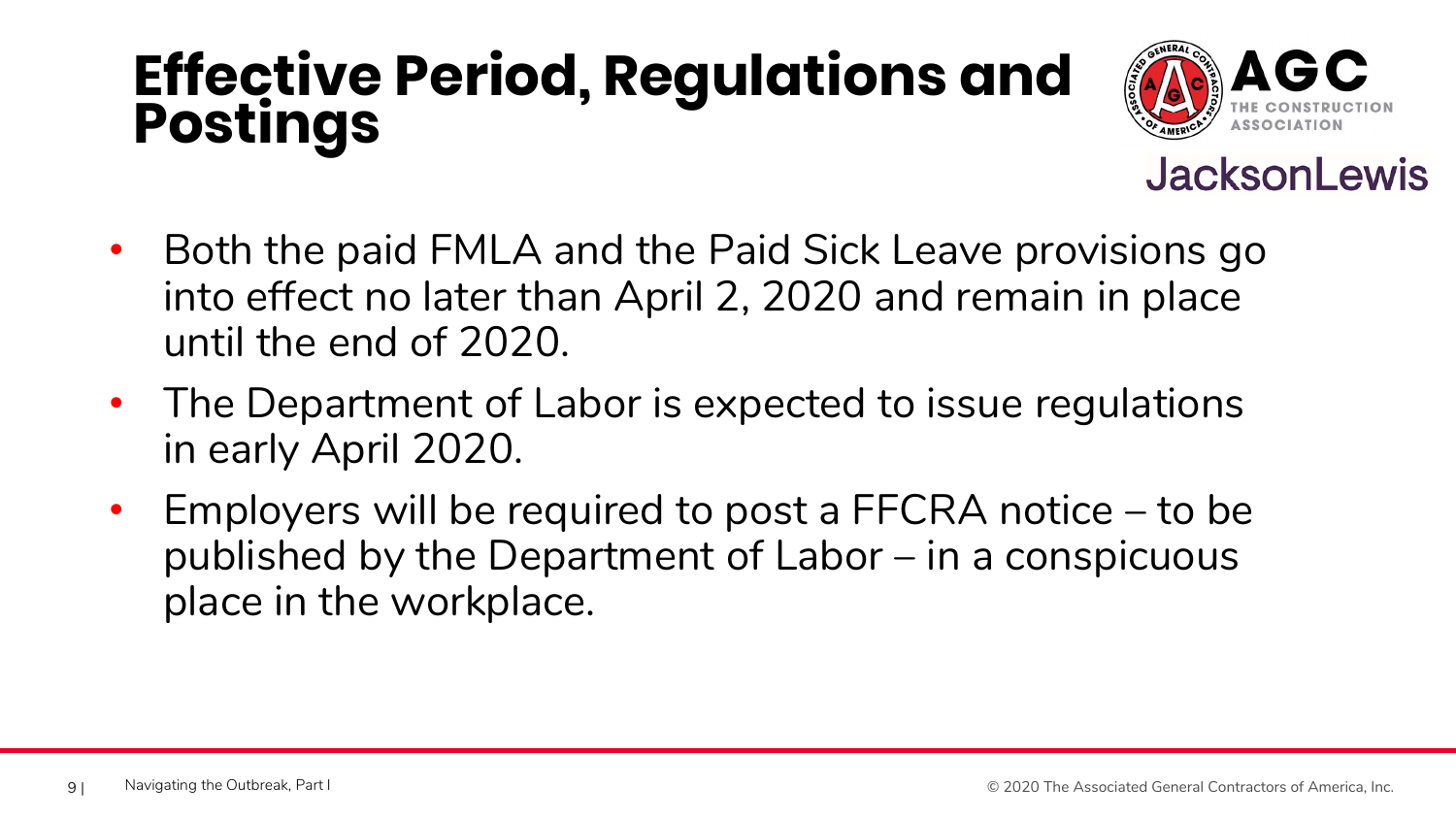### **FAMILIES FIRST CORONAVIRUS RESPONSE ACT: Emergency Family and Medical Leave Expansion Act**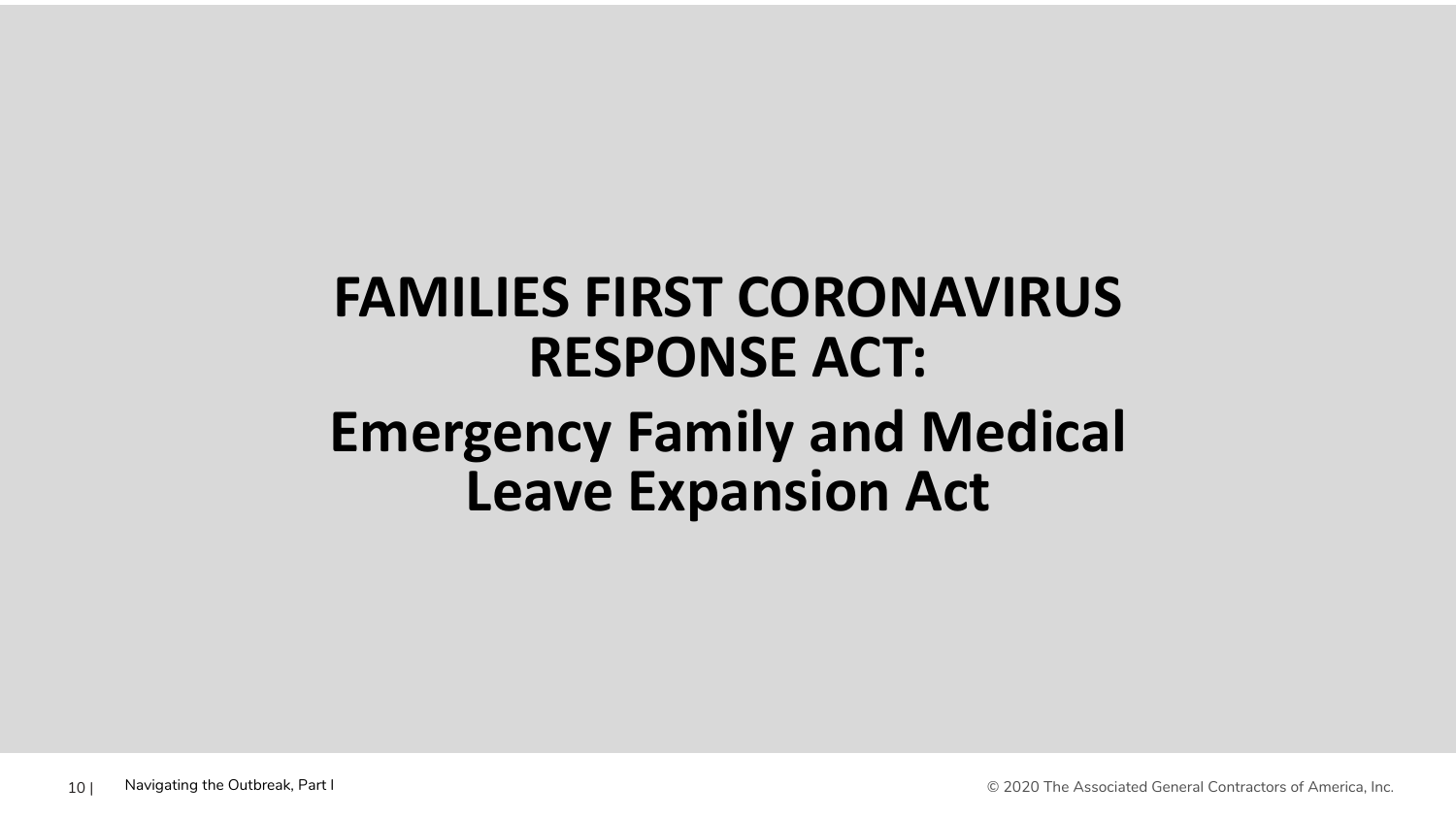# **Eligible Employees**





- Employees who have been employed for at least 30 calendar days.
- The usual FMLA requirements that the employee has been employed for a year, worked for at least 1,250 hours, and works in a location where there are 50 employees within a 75-mile radius *do not* apply.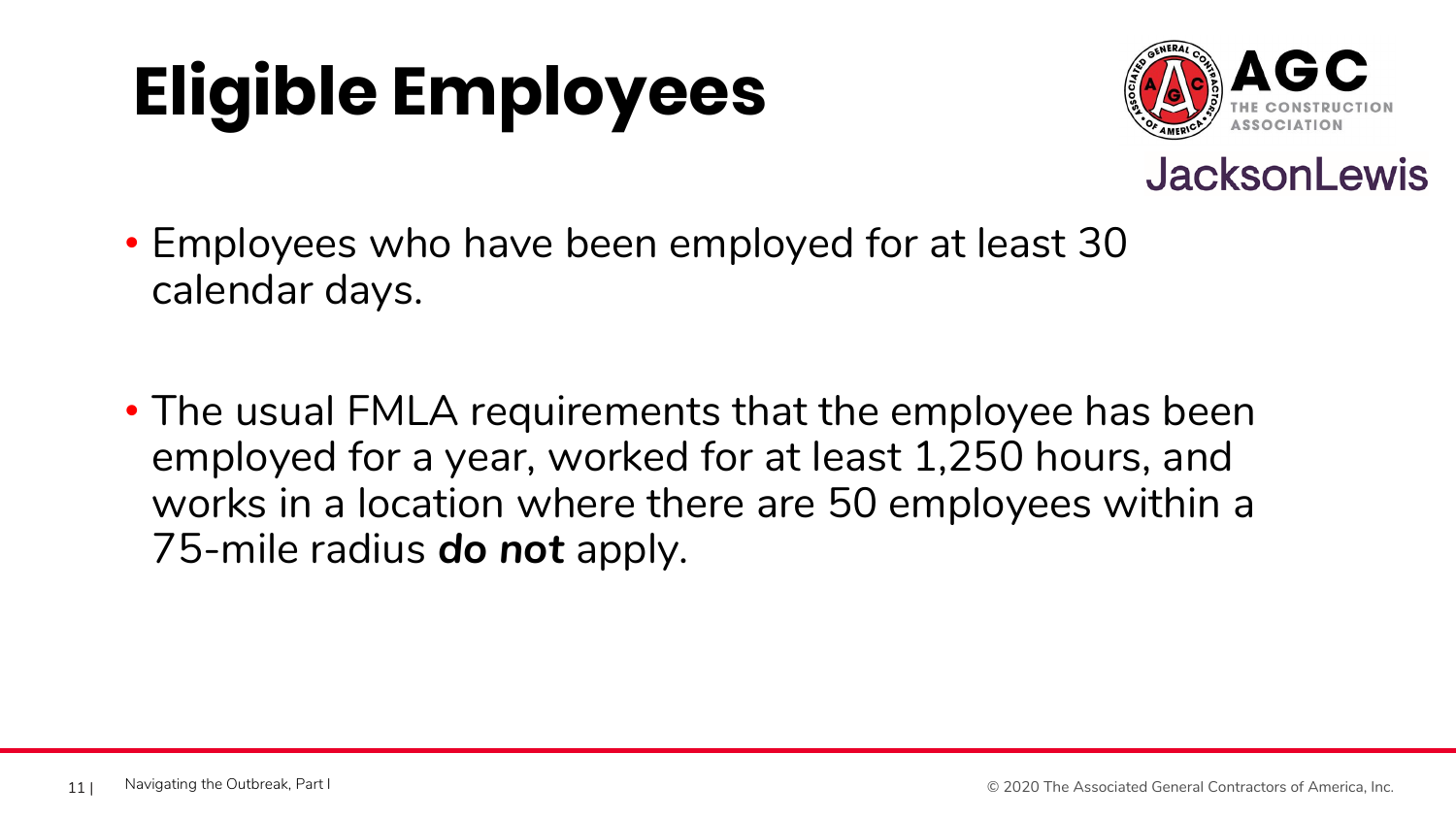### **Reasons for Leave under Expanded FMLA**





• Because of a qualifying need related to a public health emergency.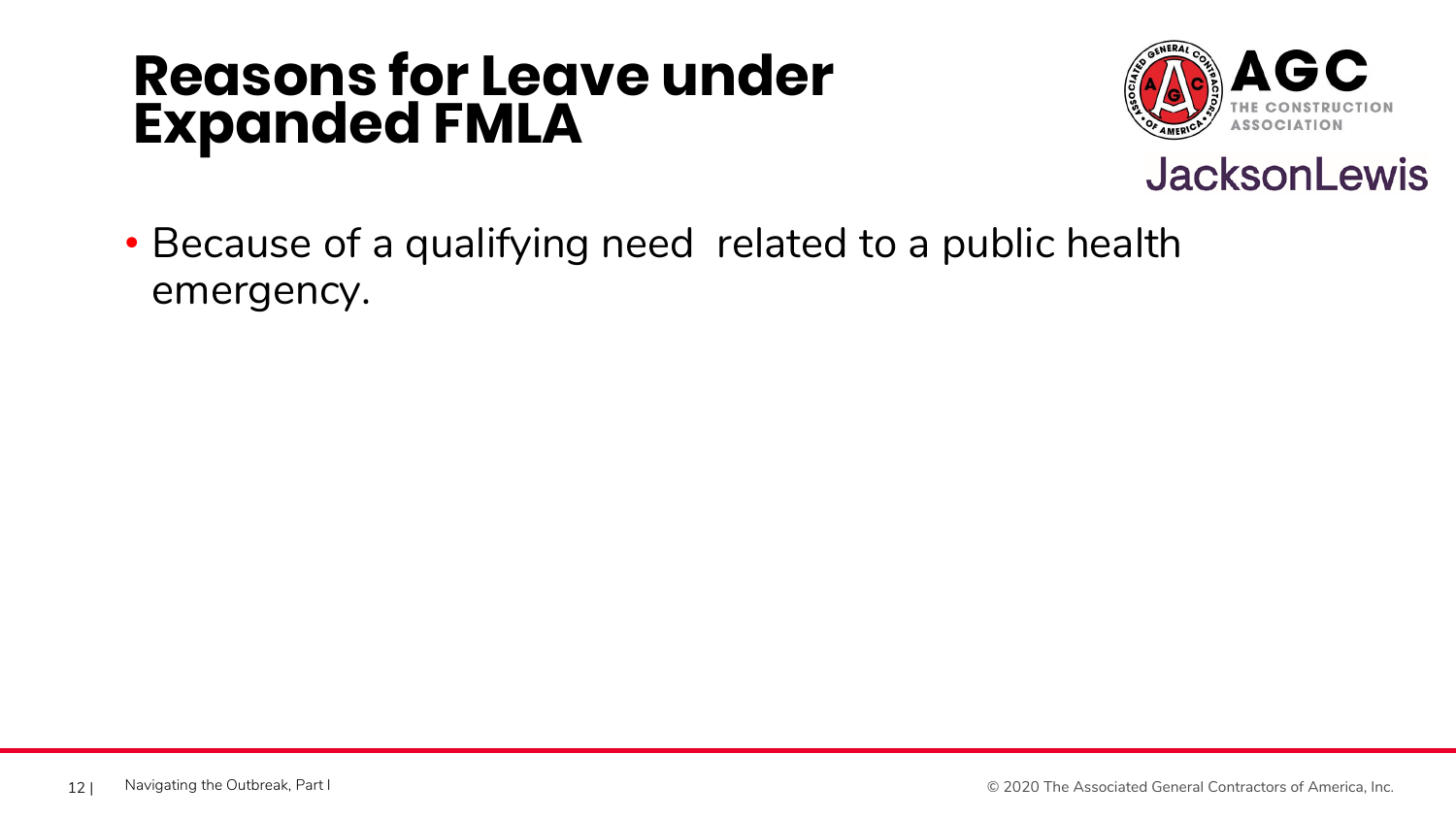### **Reasons for Leave under FMLA Expansion:**



- "Qualifying need related to a public health emergency" means an employee is unable to work **(or telework)** due to a need for leave to care for the employee's son or daughter (under 18 years of age) if the child's elementary or secondary school or place of care has been closed, or the childcare provider is unavailable, due to a "public health emergency."
- A public health emergency defined as an emergency with respect to COVID-19 declared by a federal, state, or local authority.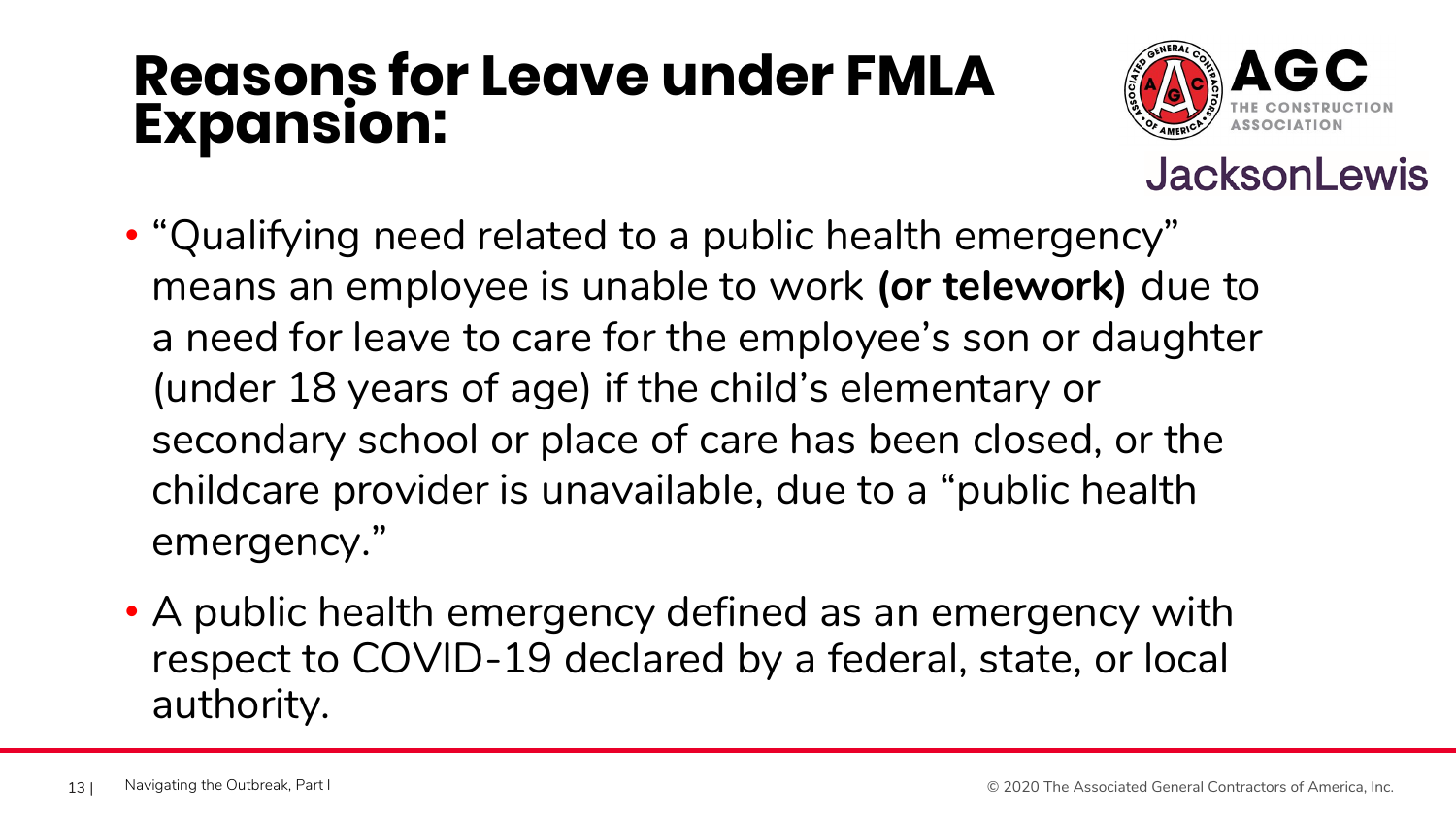## **Emergency FMLA Entitlements:**





- Up to 12 weeks of FMLA leave
- First two weeks are unpaid
	- Employee may elect to substitute any accrued vacation leave, personal leave, or medical/sick leave (for reasons allowed) under federal/state/local required paid sick leave) for the unpaid leave.
- Subsequent absences for this reason must be paid at 2/3 the employee's "regular rate" of pay, as defined under the FLSA.
	- Capped at \$200 a day (\$25 per hour under an 8 hour work day) and \$10,000 in aggregate per employee.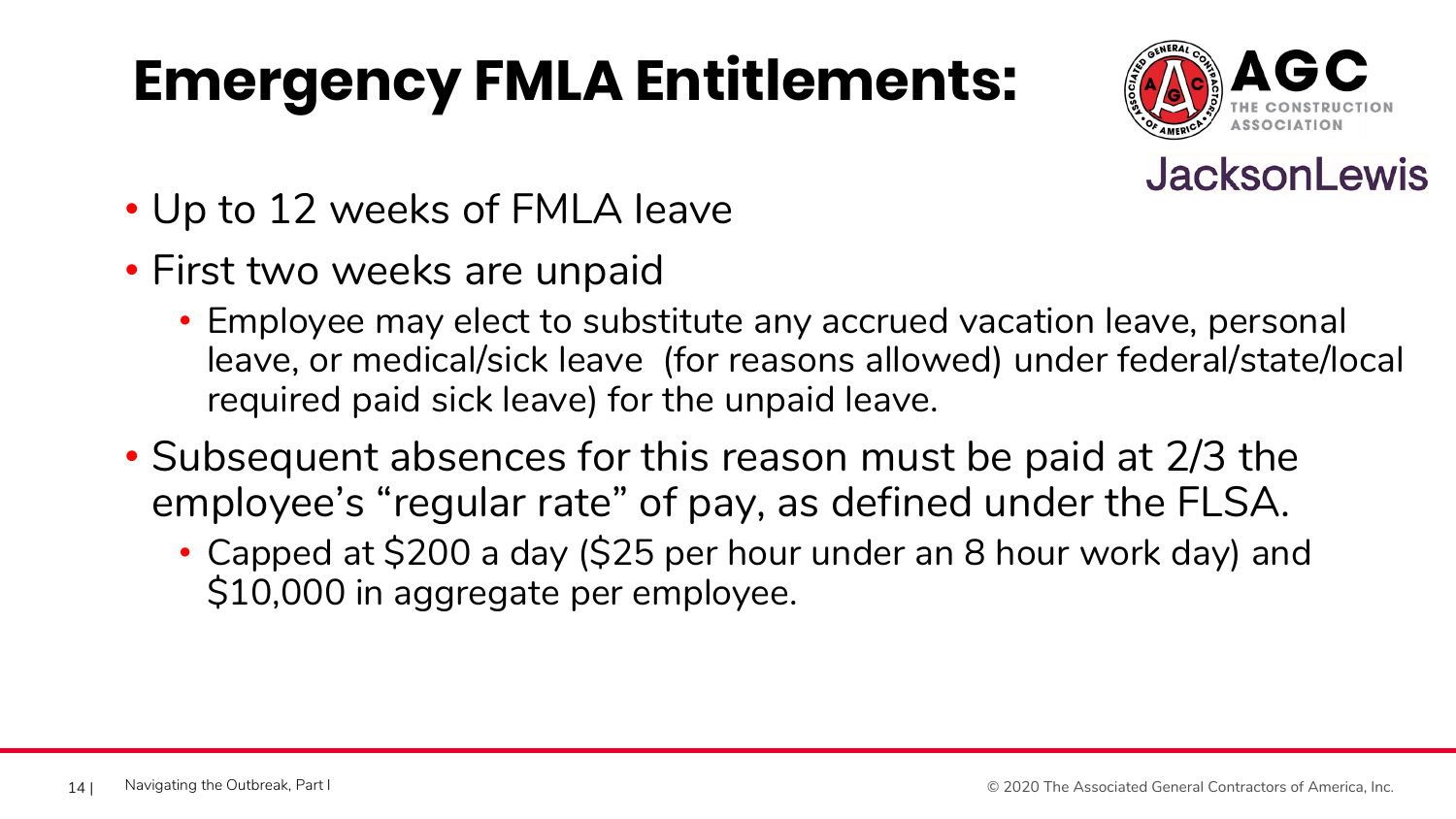## **Leave is Job Protected**





- FMLA leave is generally job protected
- Exception under FFCRA:
	- Employer with fewer than 25 employees
		- if the employee's position no longer exists due to:
			- economic conditions or
			- other changes in the employer's operations that affect employment and are caused by the public health crisis during the period of leave.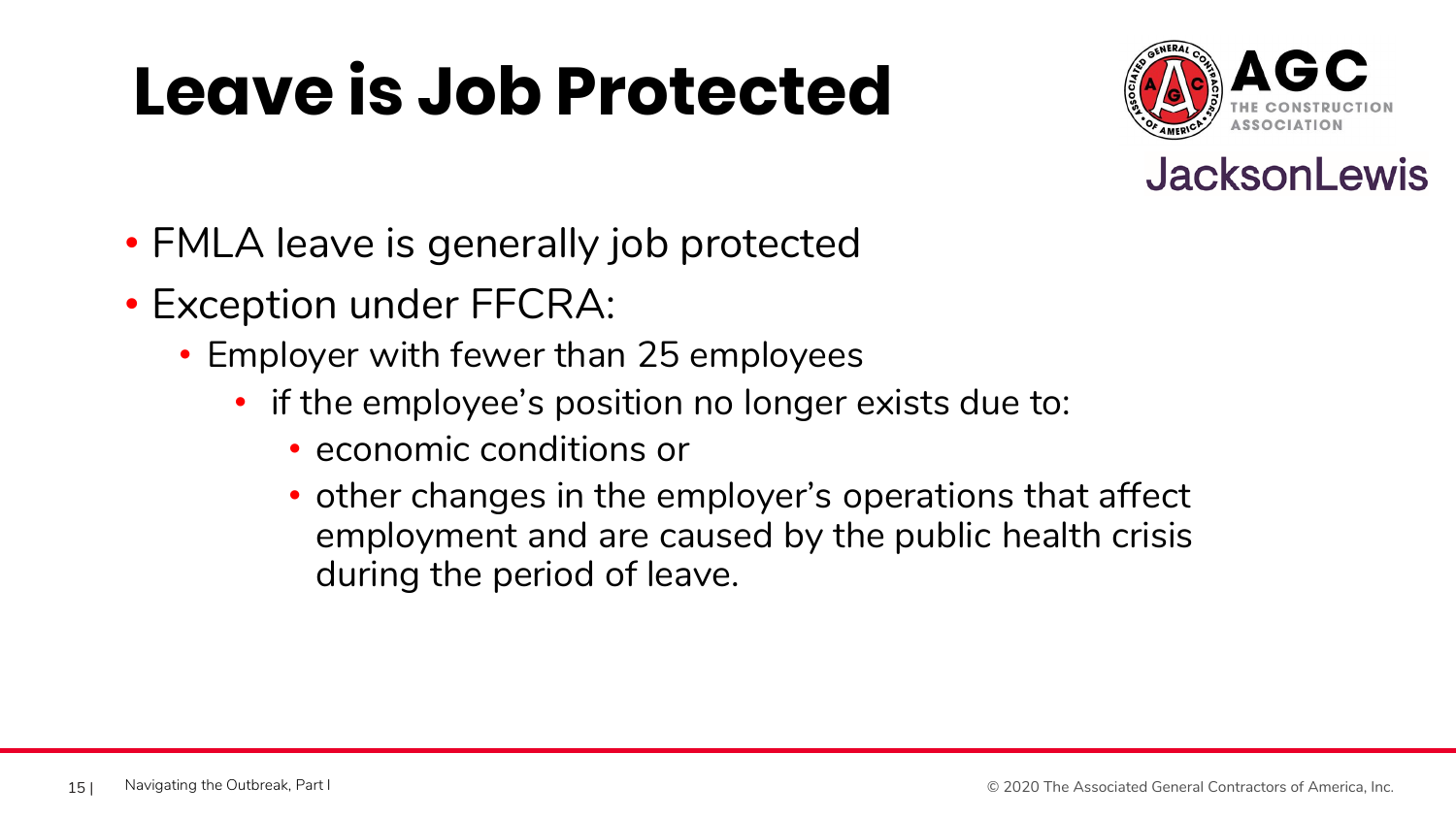## **Leave is Job Protected**



- In order to take advantage of the exception, the employer must make reasonable efforts to restore the employee to the same or an equivalent position
	- If the reasonable efforts fail, the employer must make efforts to contact the employee and reinstate the employee if an equivalent position becomes available within a one-year period from:
		- the date on which the qualifying need related to a public health emergency concludes, or
		- the date that is 12 weeks after the date the employee's leave started.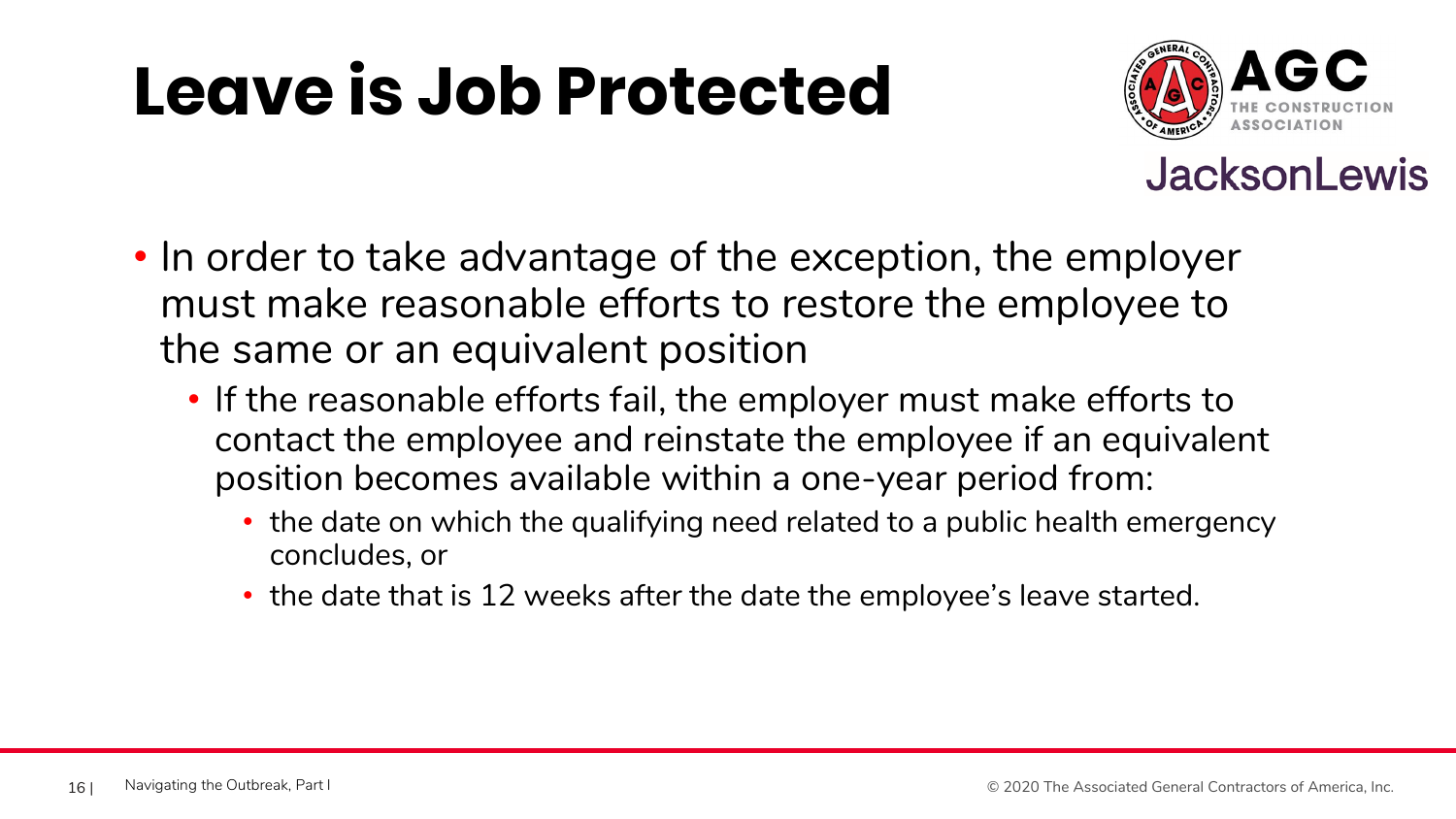## **Notice Requirements**



#### **JacksonLewis**

• The FMLA provisions require employees to provide the employer with "notice of leave as is practicable."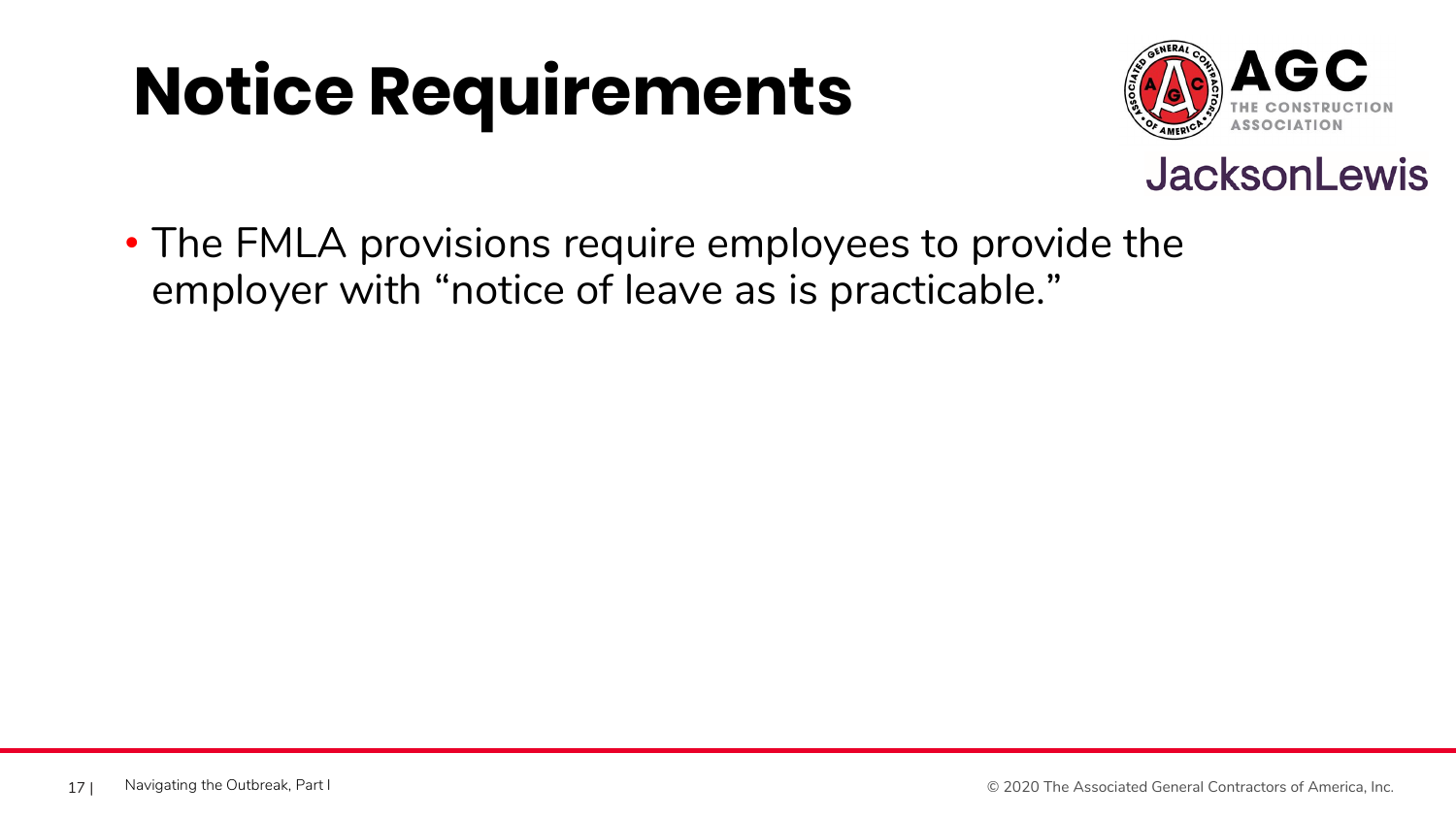## **FAMILIES FIRST CORONAVIRUS RESPONSE ACT: Emergency Paid Sick Leave Act**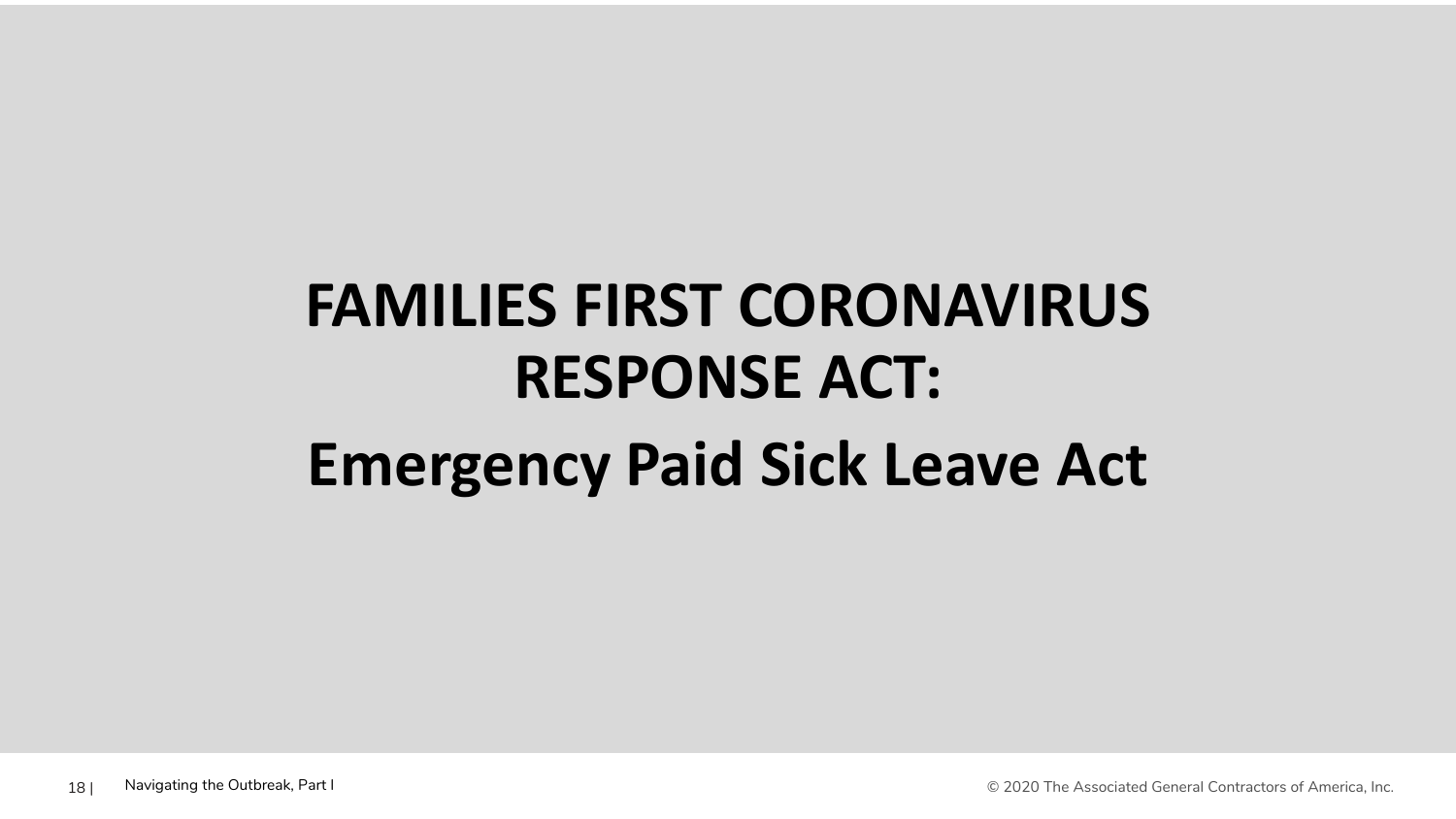# **Eligible Employees**





• The paid sick leave requirements would apply to all employees under a covered employer.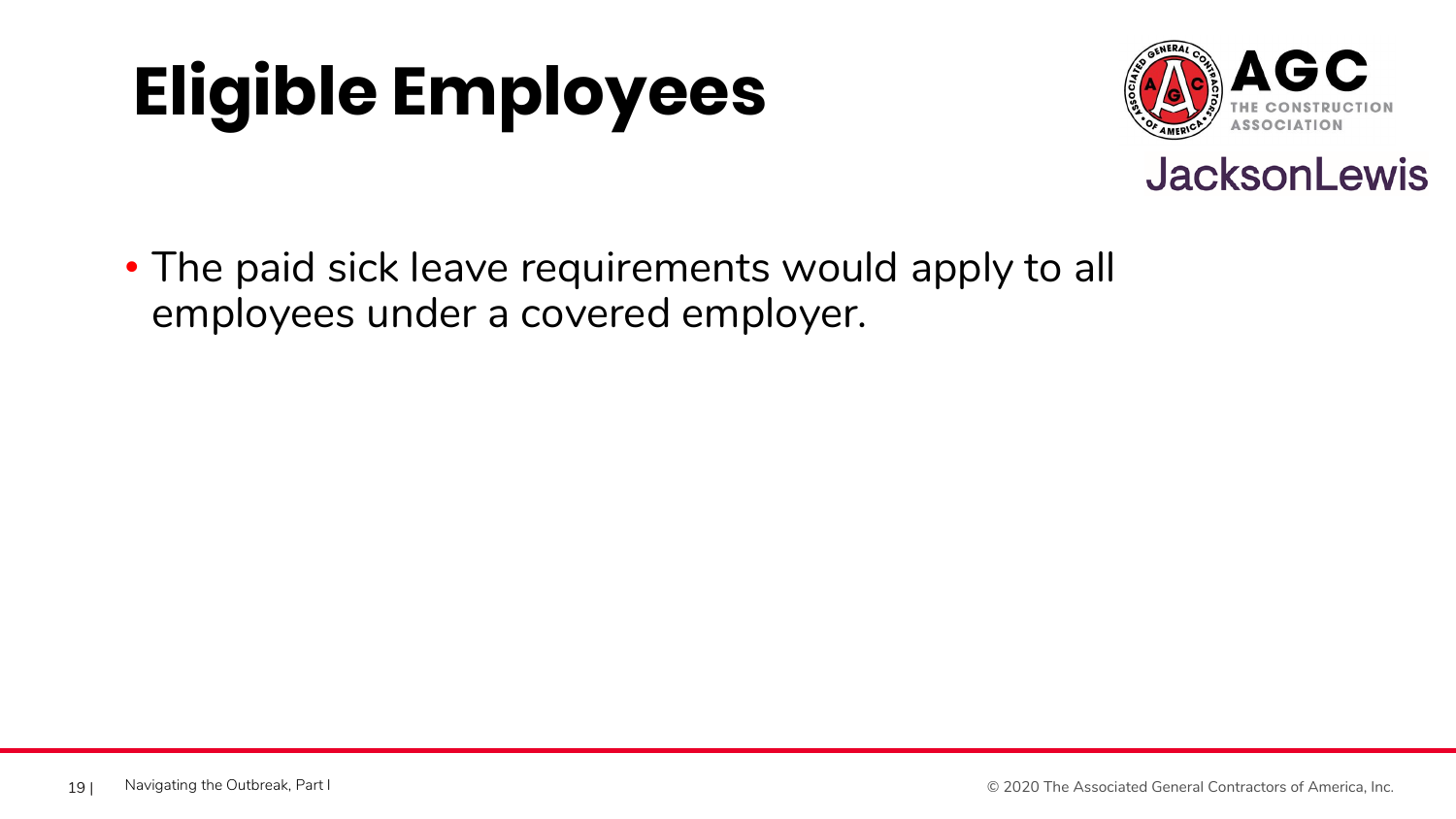## **Reasons for Paid Sick Leave:**



- 1. The employee is subject to a federal, state, or local quarantine or isolation order related to COVID-19.
- 2. The employee has been advised by a healthcare provider to self-quarantine due to concerns related to COVID-19.
- 3. The employee is experiencing symptoms of COVID-19 and seeking a medical diagnosis.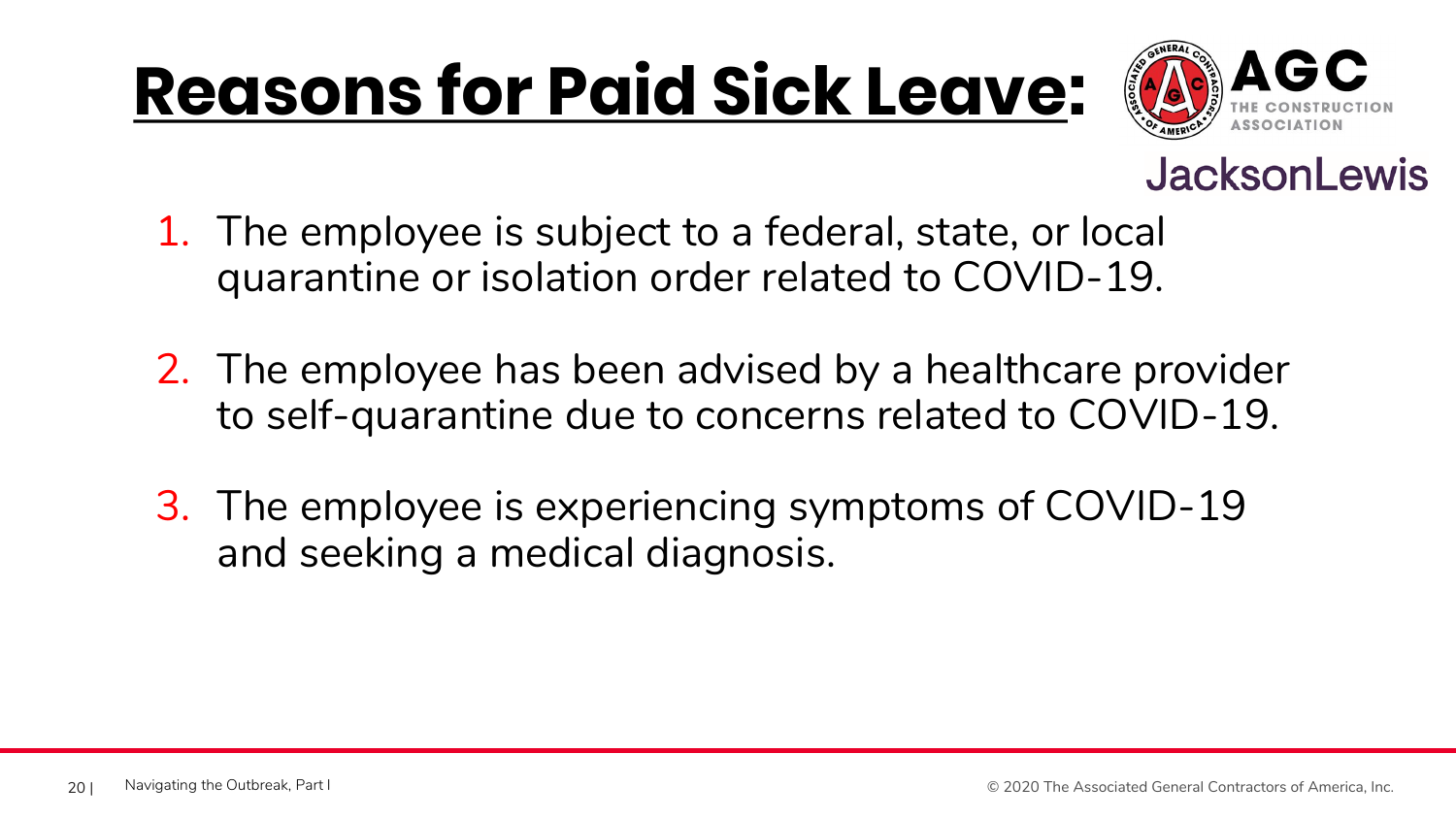## **Reasons for Paid Sick Leave:**



- 4. The employee is caring for an individual who is subject to a federal, state, or local quarantine or isolation order related to COVID-19 or who has been advised by a healthcare provider to self-quarantine due to concerns related to COVID-19
- 5. The employee is caring for a son or daughter if the school or place of care of the son or daughter has been closed, or the childcare provider of the son or daughter is unavailable, due to COVID-19 precautions.
- 6. The employee is experiencing any other substantially similar condition specified by the Secretary of Health and Human Services, in consultation with the Secretary of the Treasury and the Secretary of Labor.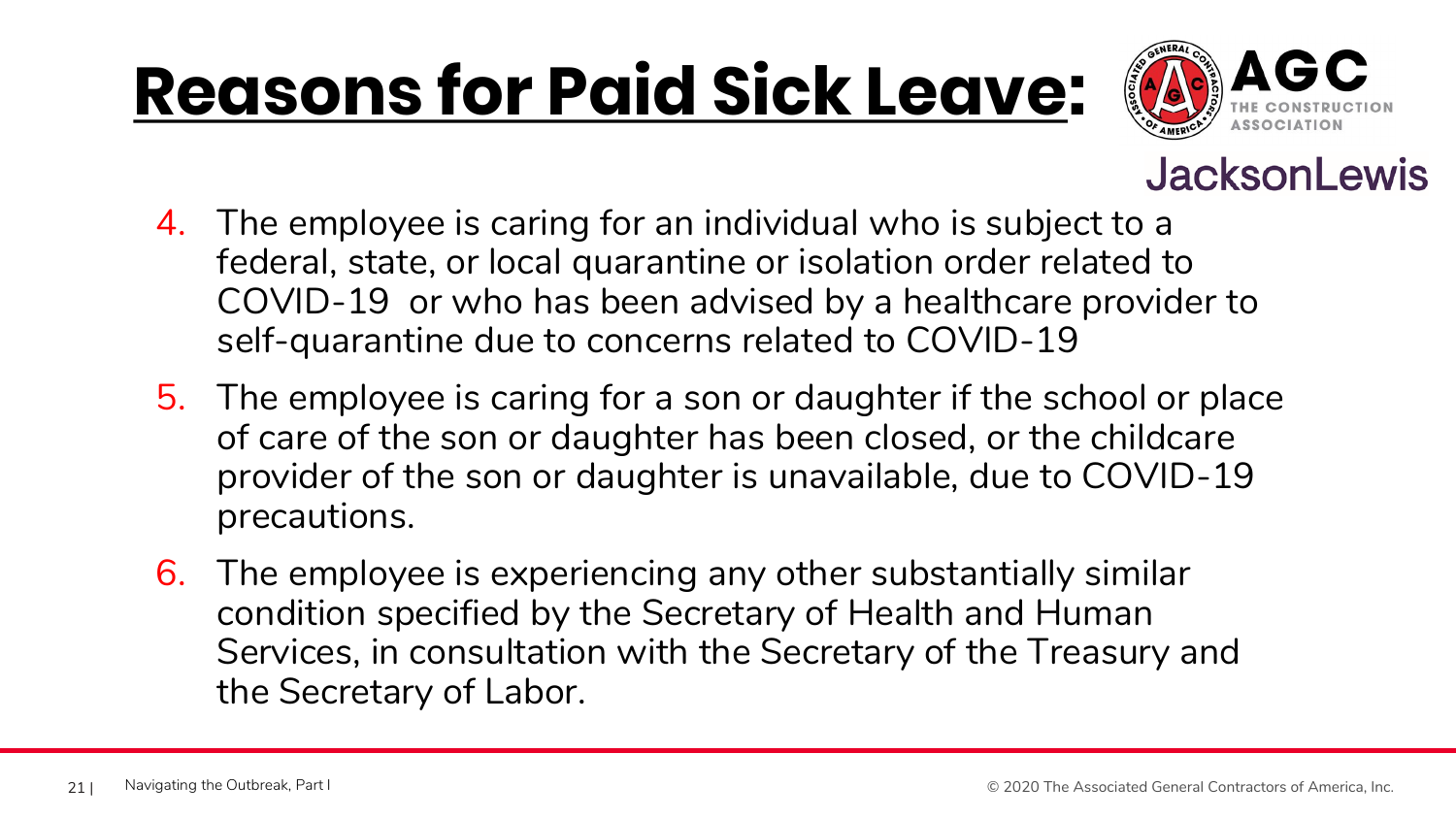### **PSL Entitlements**





- 80 hours of paid sick leave for full-time employees.
- The equivalent of the average number of hours a parttime employee works over two weeks.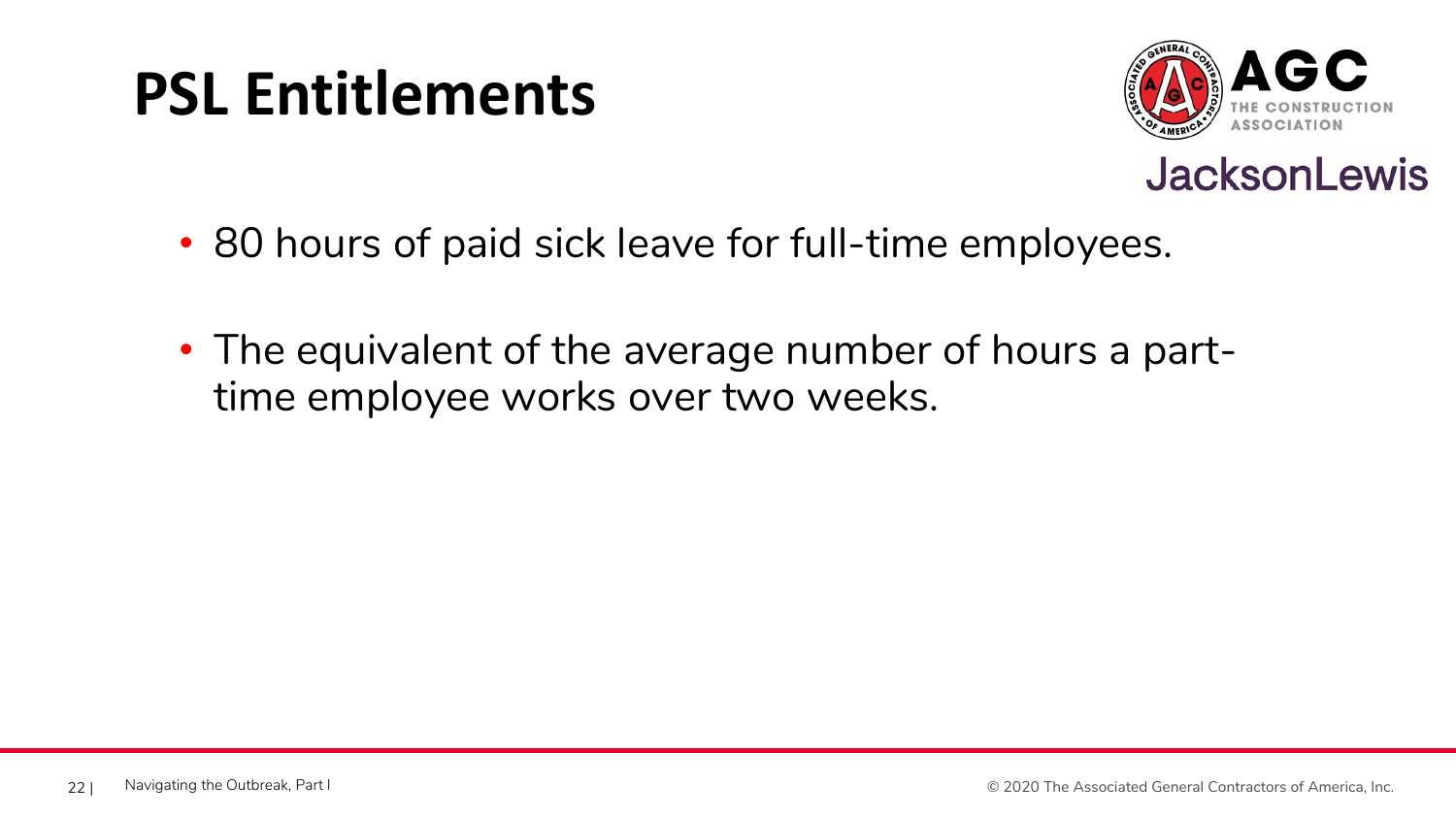### **PSL Benefit Amount**



- If for an employee's own condition or quarantine (reasons 1-3):
	- Paid sick leave is paid at the employee's "regular rate"
	- *But* capped at \$511 per day and \$5,110 in the aggregate
- If to care for others or "a substantially similar condition" (reasons 4-6):
	- Paid at 2/3 regular rate
	- *But* capped at \$200 per day and \$2,000 in the aggregate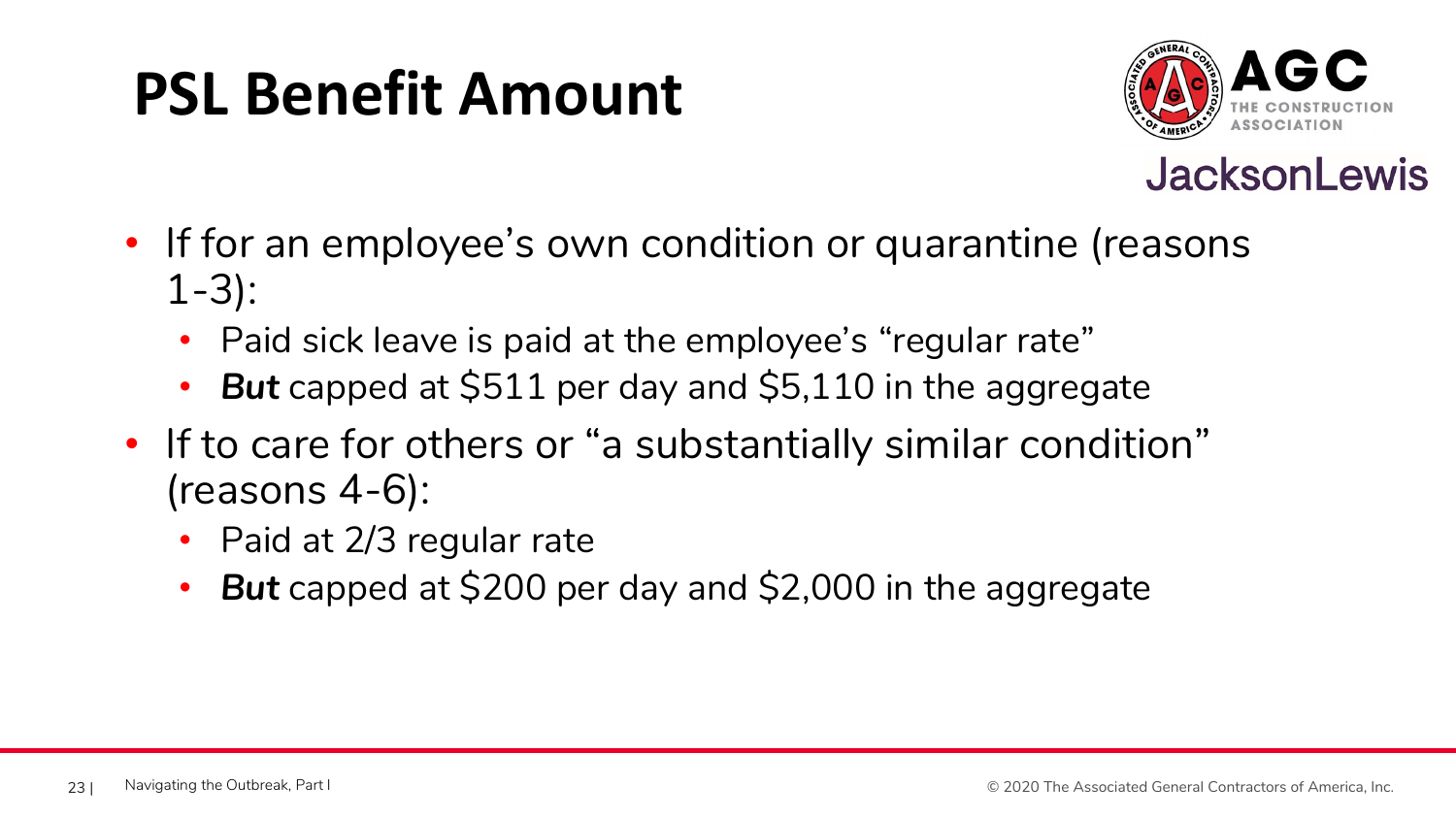### **Notice Requirements**



#### **JacksonLewis**

• After the first sick day, Employer may require an employee to follow reasonable notice procedures in order to continue receiving the paid sick leave.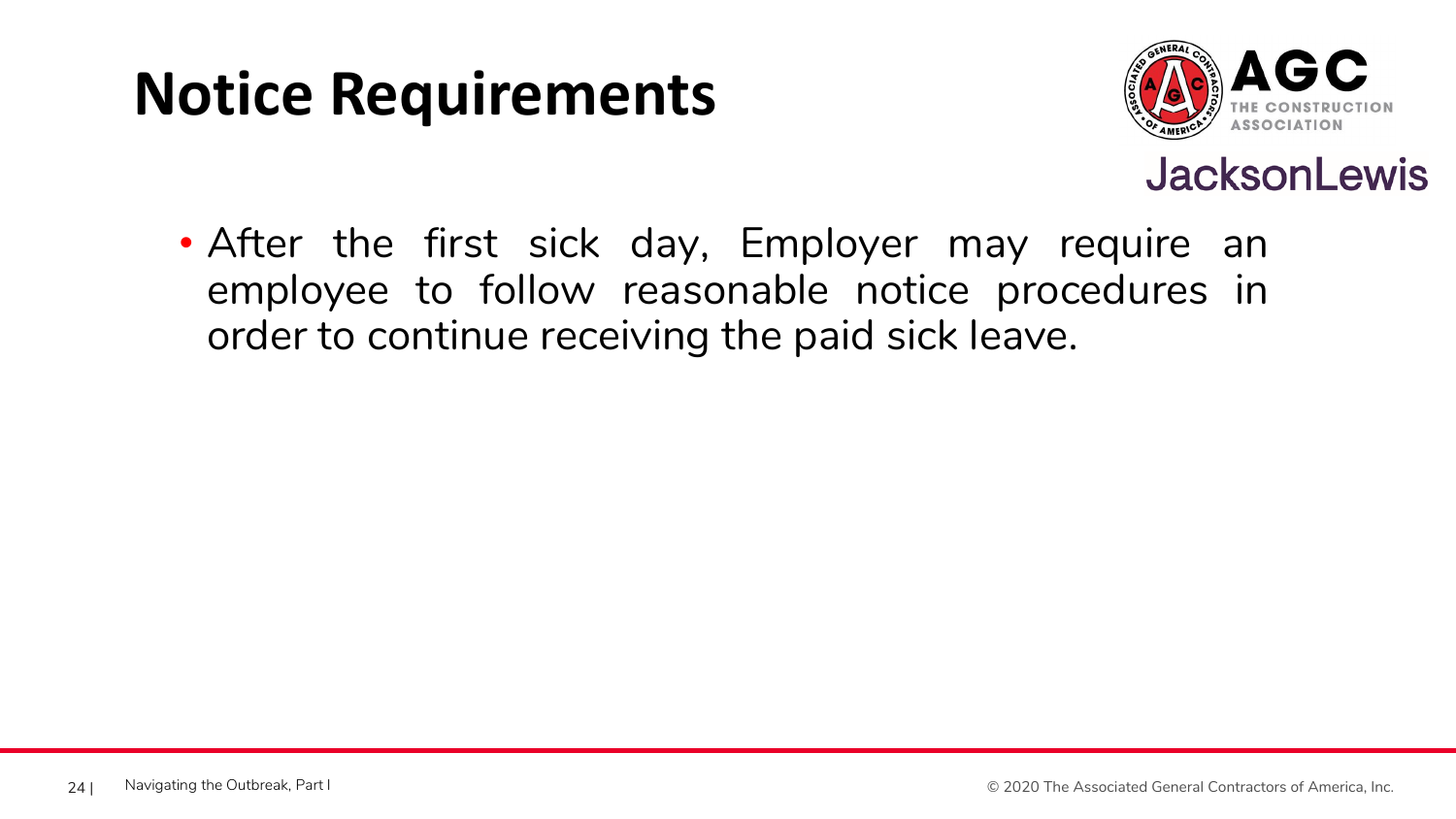#### **Employees who work under multi-employer collective bargaining agreements**



- Both the FMLA provisions and the paid sick leave provisions provide that an employer signatory to a multiemployer collective bargaining agreement may fulfill its obligations (consistent with bargaining obligations and the collective bargaining agreement) by making contributions to a multi-employer fund, plan, or program based on what paid leave each of its employees is entitled to while working under the agreement.
- The fund, plan, or program must enable employees to receive pay for both paid sick leave and the FMLA leave.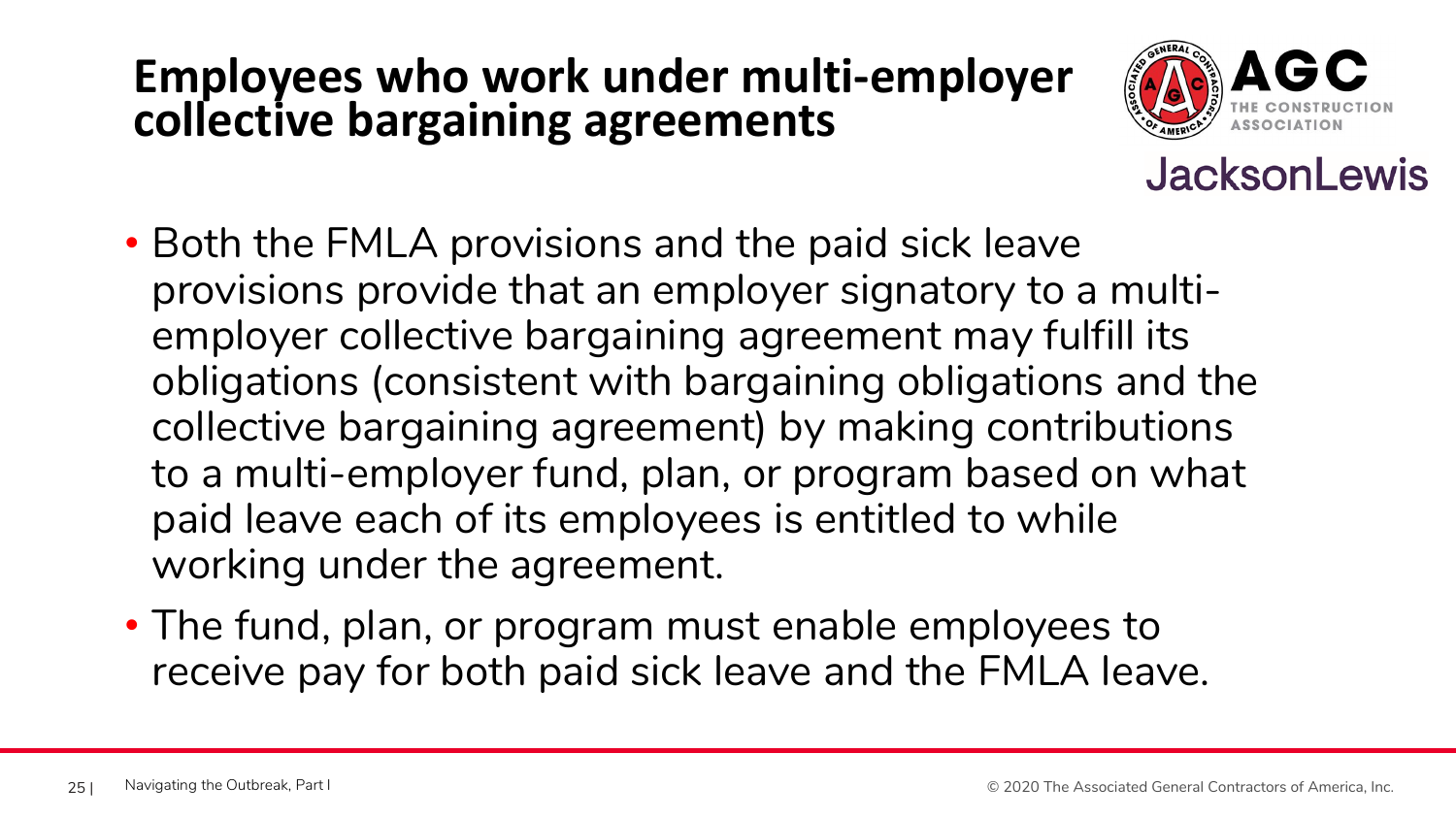### **Who pays for the sick time or leave?**



#### **JacksonLewis**

• Employers must pay the benefits, but they will receive a tax credit for doing so.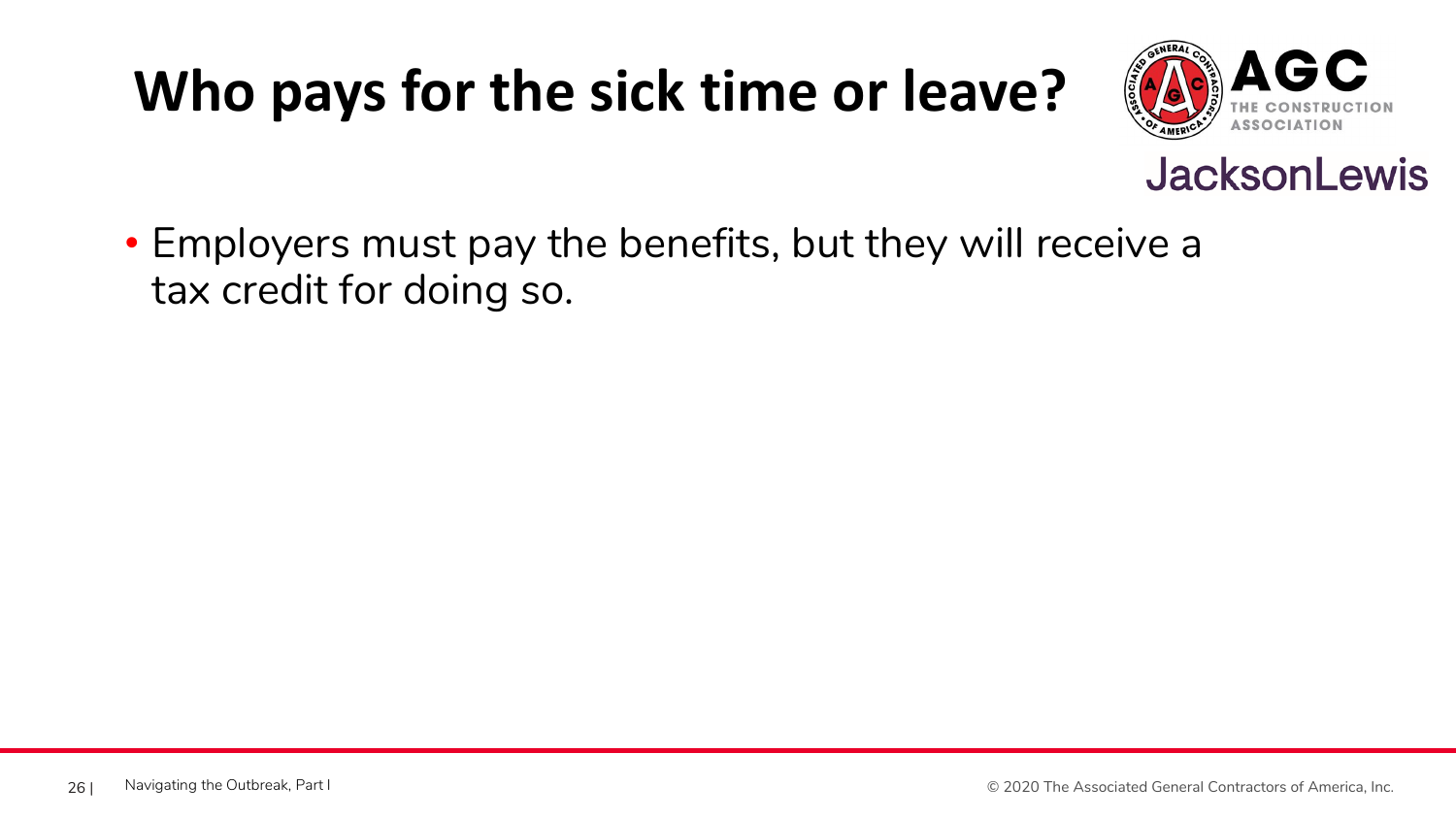## **Executive Order 13706 Paid Sick Leave**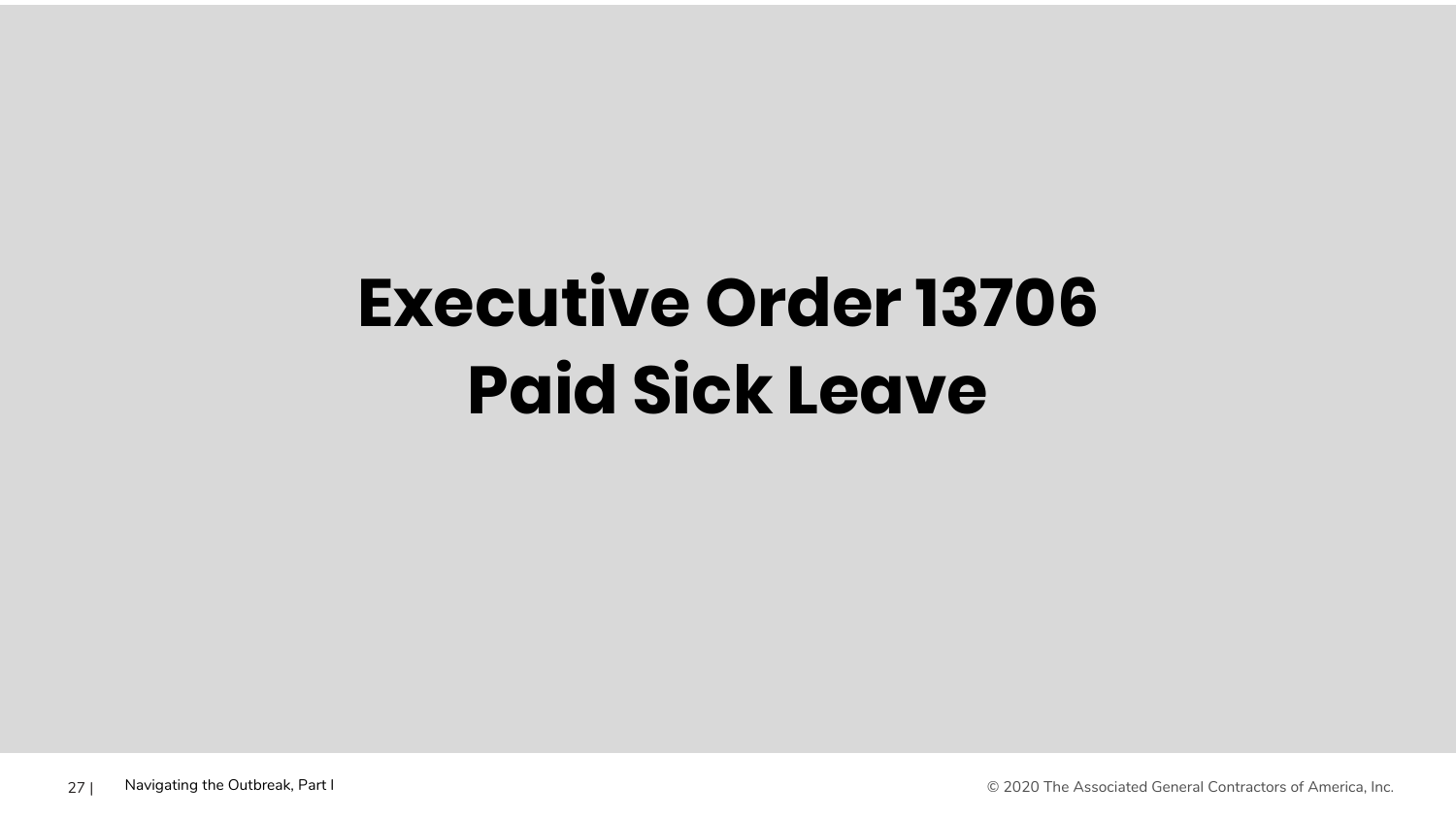### **Federal Contractor Paid Sick Leave under E.O. 13706**





- Requires 1 hour of PSL for every 30 hours worked with annual accrual of up to 56 hours.
- Covers both non-exempt and exempt employees directly working on covered contract or "in connection with" (20% rule).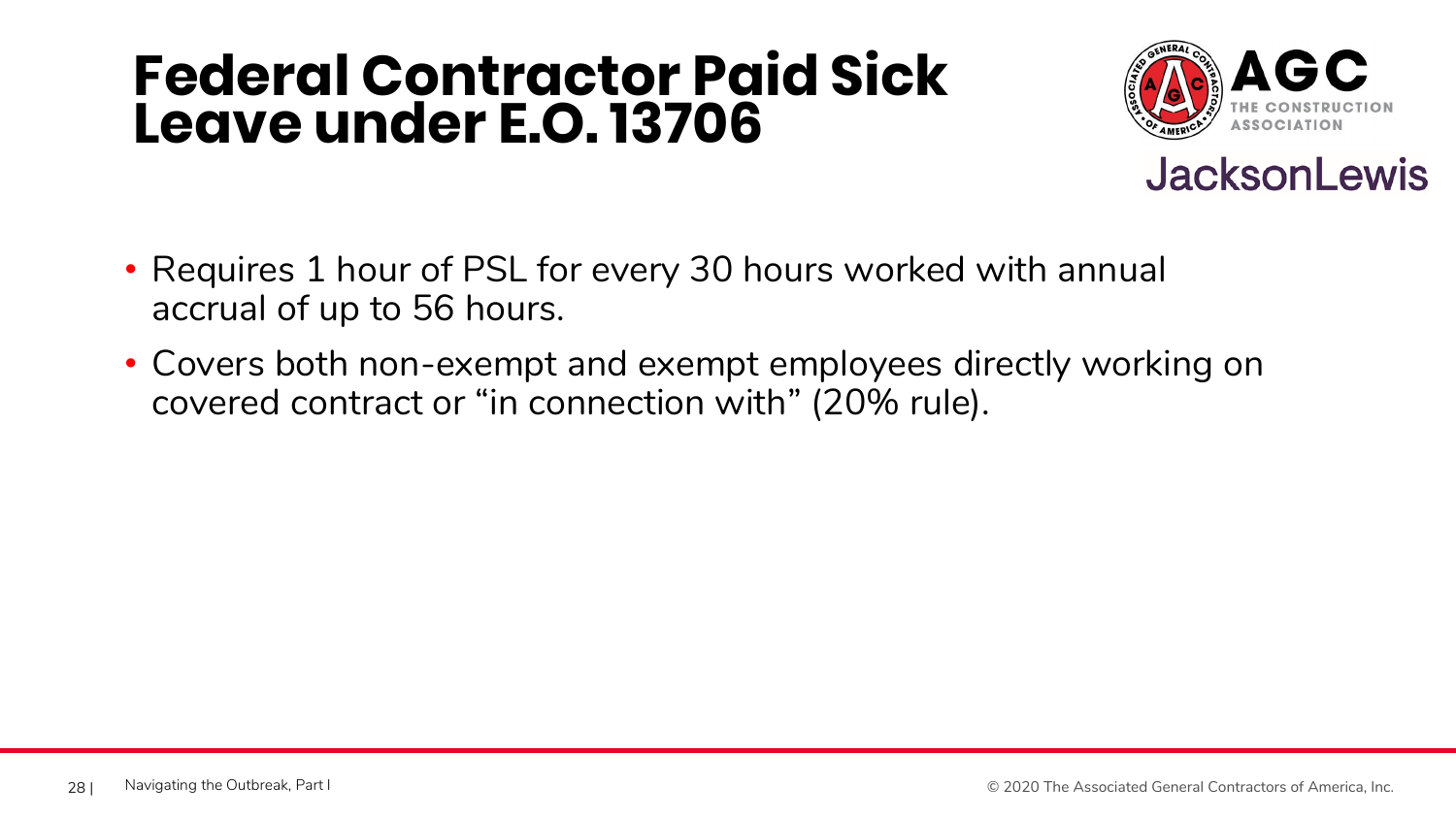### **Federal Contractor Paid Sick Leave under E.O. 13706**





- Only applies to:
	- Procurement contracts for construction covered by the Davis-Bacon Act (DBA) – but not the Davis-Bacon Related Acts;
	- Service contracts covered by the Service Contract Act (SCA);
	- Concession contracts, including any concessions contract excluded from the SCA by DOL's regulations at 29 CFR 4.133(b);
	- Contracts in connection with federal property or lands and related to offering services for federal employees, their dependents, or the general public (this includes leases).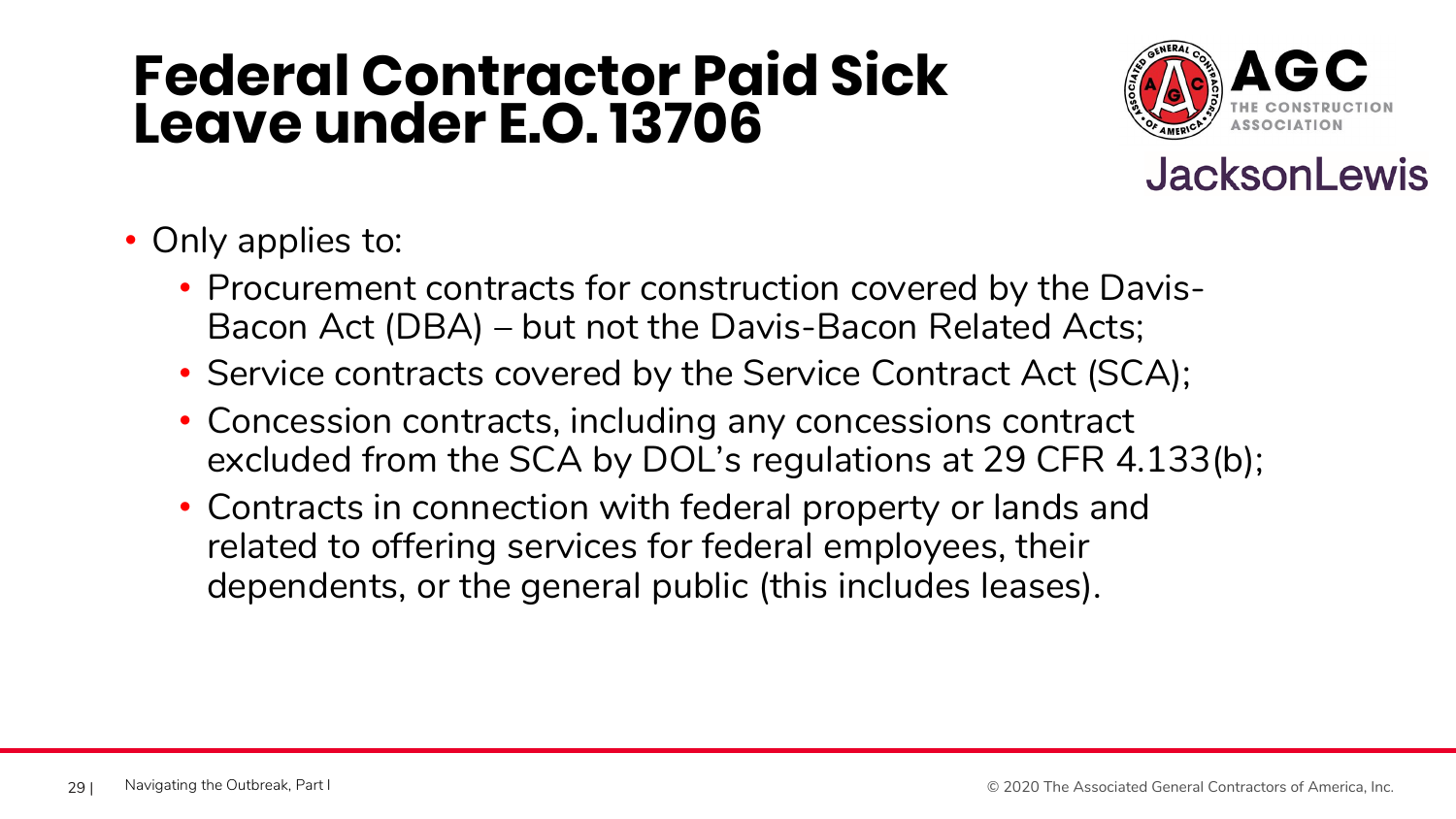## **State and Local Paid Sick Leave**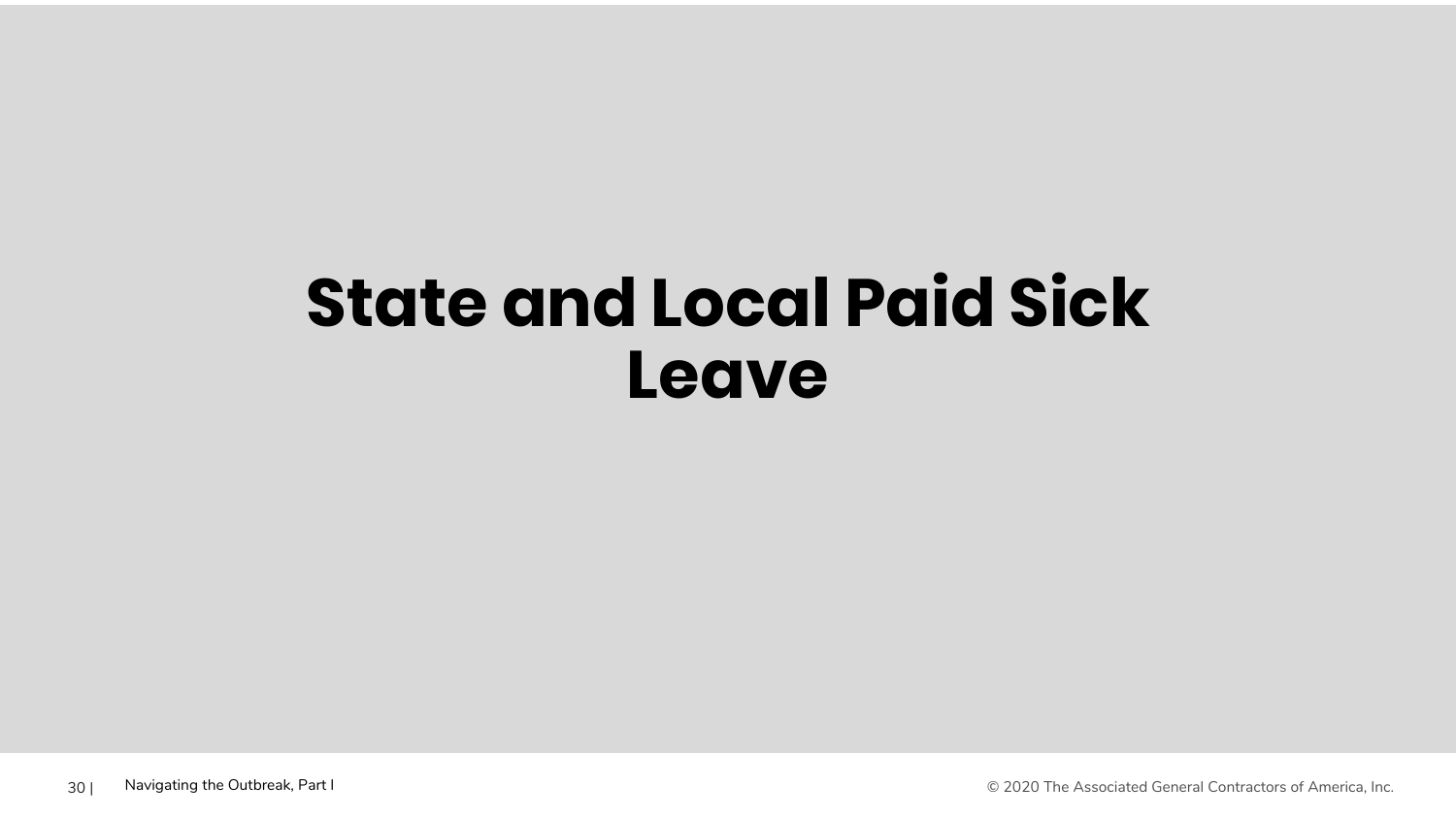## **States/Localities with Paid Sick Leave Laws**

- **Arizona**
- **California**
- California (Berkley)
- California (Emeryville)
- California (Long Beach)
- California (LA)
- California (Oakland)
- California (Santa Monica)
- **California (San Diego)**
- **California (San Francisco)**

#### \*Not yet in effect

- **Colorado**
- **Connecticut**
- D.C.
- **Illinois (Chicago)**
- **Illinois (Cook County)**
- Maine<sup>\*</sup>
- Maryland
- Maryland (Montgomery County)
- **Massachusetts**
- **Michigan**
- Minnesota (Duluth)

#### • Minnesota (Minneapolis)

- Minnesota (St. Paul)
- **Nevada**
- **New Jersey**
- New Mexico (Bernalillo  $Co.$ <sup>\*</sup>
- **New York**
- **New York (NYC)**
- New York (Westchester)
- **Oregon**
- Pennsylvania (Pittsburgh)
- **Pennsylvania** (Philadelphia)



- Puerto Rico
- **Rhode Island**
- Texas (Austin)\*
- Texas (San Antonio)\*
- Texas (Dallas)
- **Vermont**
- **Virginia**
- **Washington**
- Washington (Seattle)
- Washington (SeaTac)
- Washington (Tacoma)